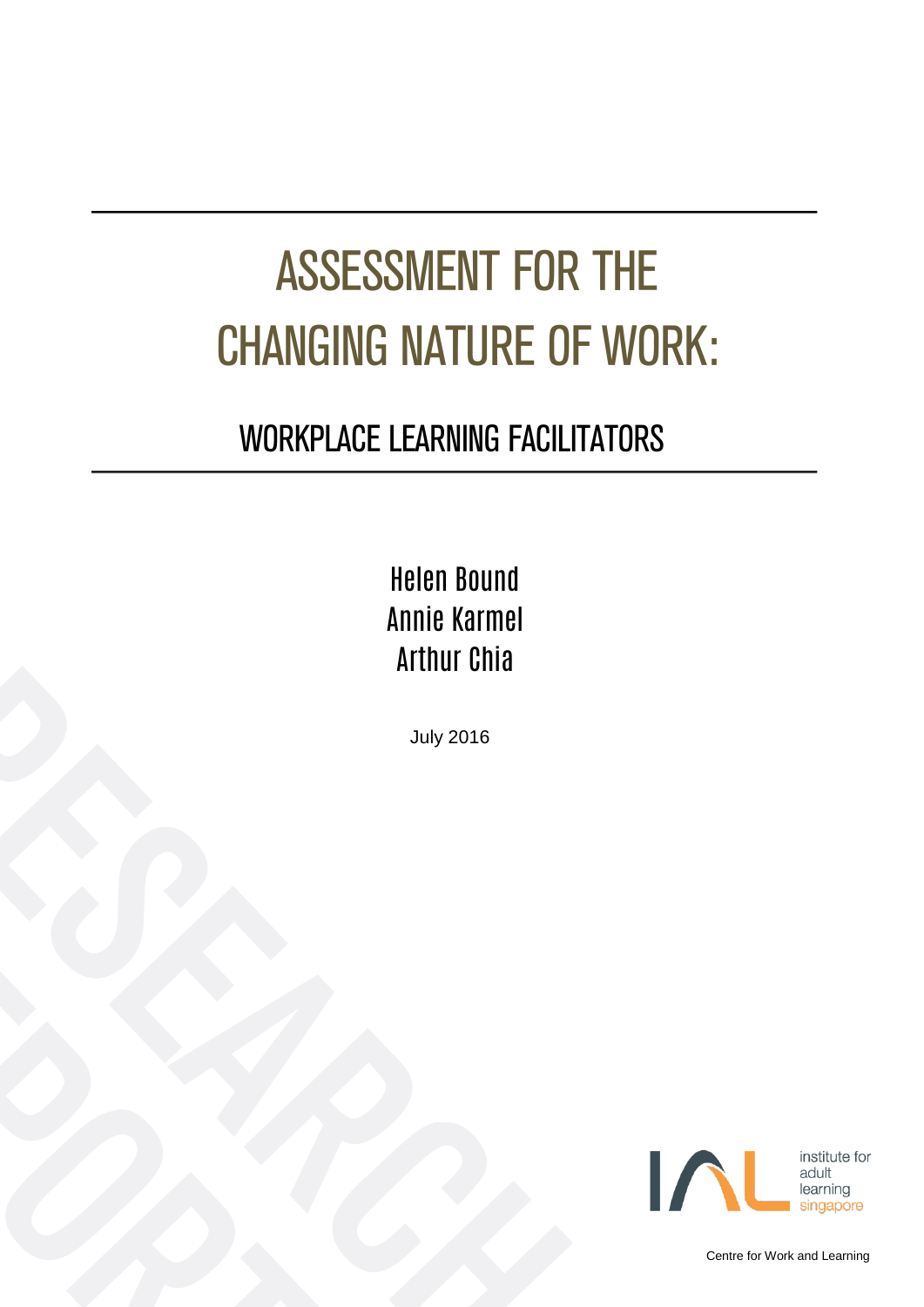#### **Publisher's note**

The views and analysis presented in this document are those of the authors as researchers. The contents are intended for discussion and generating ideas, and are not necessarily the views or policy prescriptions of the Institute for Adult Learning or the Government of Singapore.

This publication should be attributed to Institute for Adult Learning (2017). *Assessment for the changing nature of work: Workplace learning facilitators.*

Helen Bound, Annie Karmel and Arthur Chia.

Published by the Institute for Adult Learning, Singapore Research and Innovation Division

This publication remains the copyright of the Institute for Adult Learning (IAL), Singapore and may not be reproduced without the permission of the Director of Research and Innovation, IAL. For further information on this publication, please email to research@ial.edu.sg.

#### **CWL**

**Centre for Work and Learning (CWL) is a research centre of the Institute for Adult Learning. CWL specialises in research on continuing education and training system design and practices. Our research employs a range of methodologies designed to deepen understanding of the challenges and opportunities for learning and development in and across different settings, particularly in relation to work and work environments.**

For more information, see<http://www.ial.edu.sg/>

CWL-2017-01

**Address**

1 Kay Siang Road Tower Block Level 6 Singapore 248922 research@ial.edu.sg

Copyright © 2017 Institute for Adult Learning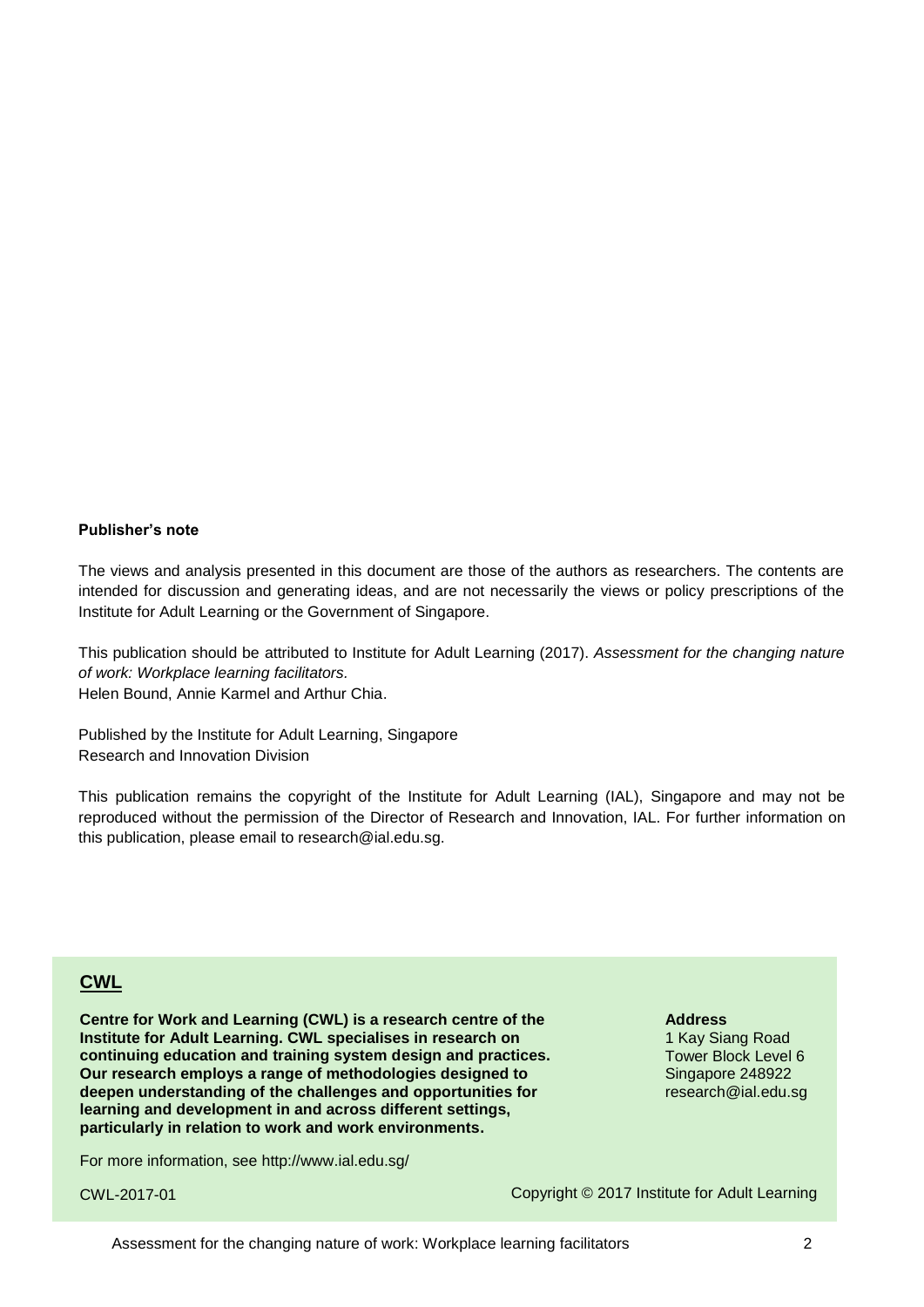### **Contents**

| Preamble                                          | 5  |
|---------------------------------------------------|----|
| 1. Introduction                                   |    |
| 2. Assessment for and of Assessment and Alignment | 11 |
| 3. Dilemmas and Tensions                          | 22 |
| 4. Possibilities                                  | 25 |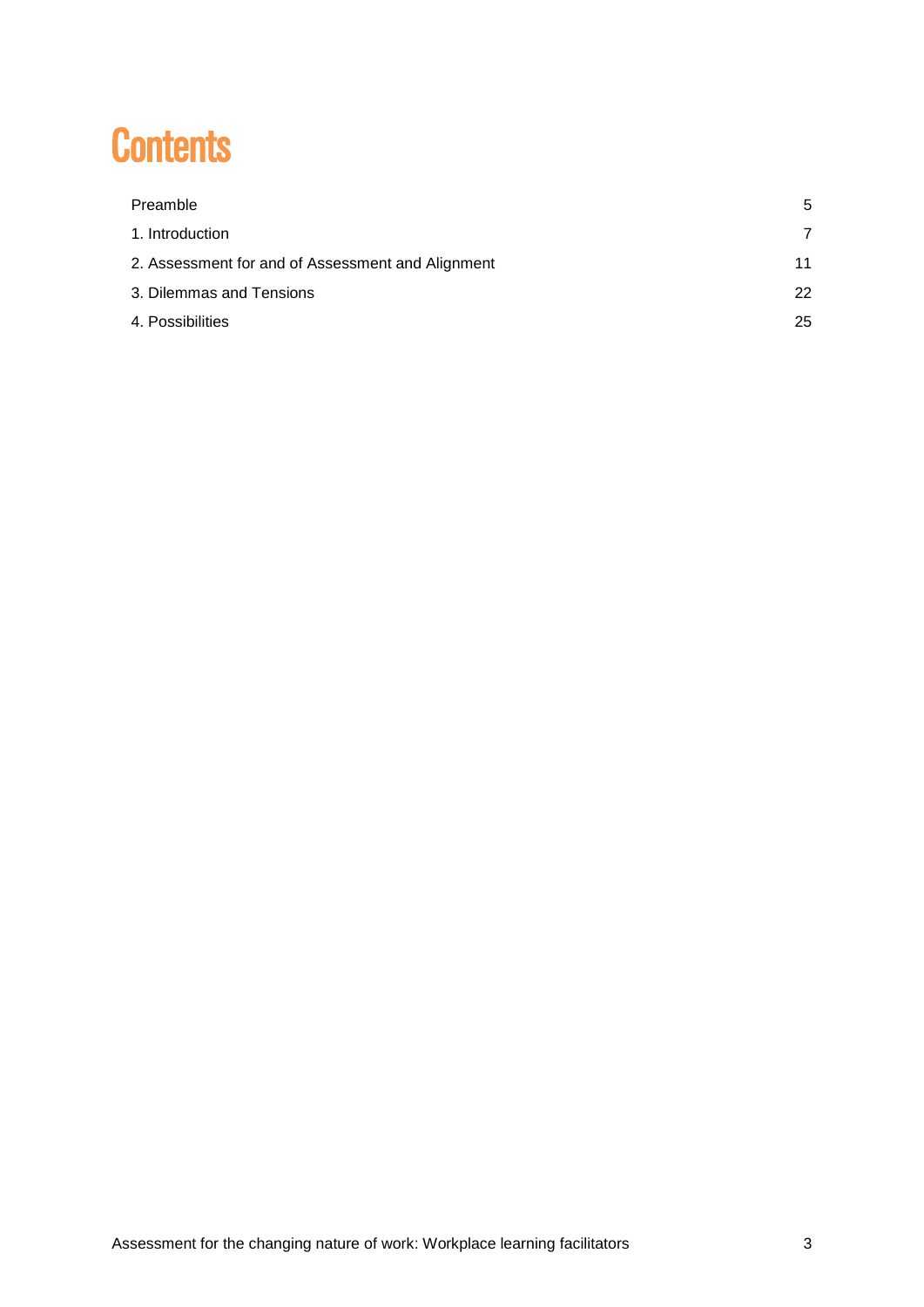## Figures and Tables

| TABLE 2: CCONCERNS AND POSSIBILITIES FOR ASSESSMENT FOR LEARNING AND |  |
|----------------------------------------------------------------------|--|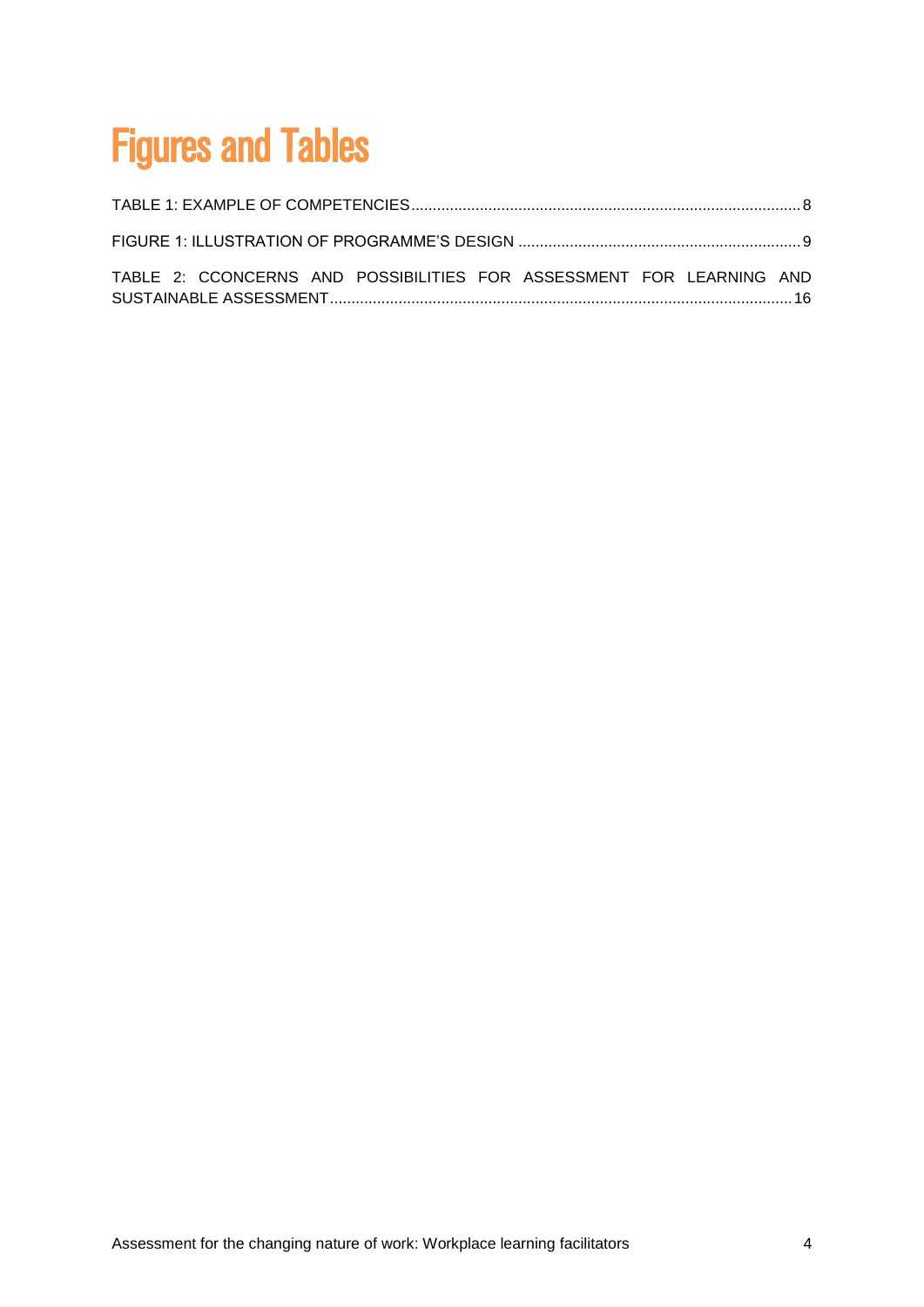### <span id="page-4-0"></span>**Preamhle**

**This is ONE of the six cases on assessment practices and the changing nature of work, undertaken by the Centre for Work and Learning (CWL).** Each of the six cases highlights different aspects of innovative approaches to assessment, their possibilities and the challenges involved in

assessment for, through and at work. Each case suggests different strategies, tasks and/or practices in assessment that can enable **meaningful** and **engaged learning.** 

We think of assessment not as the "test" of what has been learnt at the end of a learning programme, course or set of experiences, but as **judging performance**. We go back to the original meaning of assessment which is "to sit beside". This means that we can think of assessment as working *with* our learners to guide them to meet the required performance. If we understand assessment like this, then learners also need to understand, to know what that desired performance is. That is, we do not hide from them the criteria or expected performance standards. So in other words we are talking about formative assessment – assessment *for* learning. We also acknowledge that assessment of learning – summative assessment – is necessary for accreditation and certification. The question is how we weave these two forms of assessment together. Examples are provided in some of our six case studies. We discuss this in detail in our full report:

The full report, "Assessment for the changing nature of work", is available at <url>, as are copies of the five other case studies.

In addition to summative and formative assessment we introduce another kind of assessment – sustainable assessment. Sustainable assessment equips learners not just for meeting, but preparing them for what might be required in

Figure 1: Learning and assessment are entwined



Source: [http://www.123rf.com/photo\\_3](http://www.123rf.com/photo_3706214_stock-photo.html) [706214\\_stock-photo.html](http://www.123rf.com/photo_3706214_stock-photo.html)

the future, beyond the course and/or training / learning experiences. It includes "the capacity to evaluate evidence, appraise situations and circumstances astutely, to draw sound conclusions and act in accordance with this analysis" (Boud & Soler, 2016, 402).

These three types of assessment and the fact that we investigated assessment in the light of the changing nature of work, mean we also need to think of learning and assessment differently. When we think of assessment as a test of the learning, then we are separating assessment from learning. What we are saying is that **learning and assessment are** their own phenomena but they are very much **entwined together.** Figure one metaphorically illustrates this entwinement.

In each case, we describe what the course/programme/training is about and examine assessment in relation to curriculum design, implementation and the ways in which understanding, accomplishment and performance are achieved. We hope these cases provide a glimpse into the different ways assessment has been carried out in design, planning and implementation for the reader. We hope that they highlight possibilities that contribute to new ways of thinking, designing and implementing assessment of, for and as learning. Different conditions and situations (context) will offer different kinds of opportunities for meaningful assessment.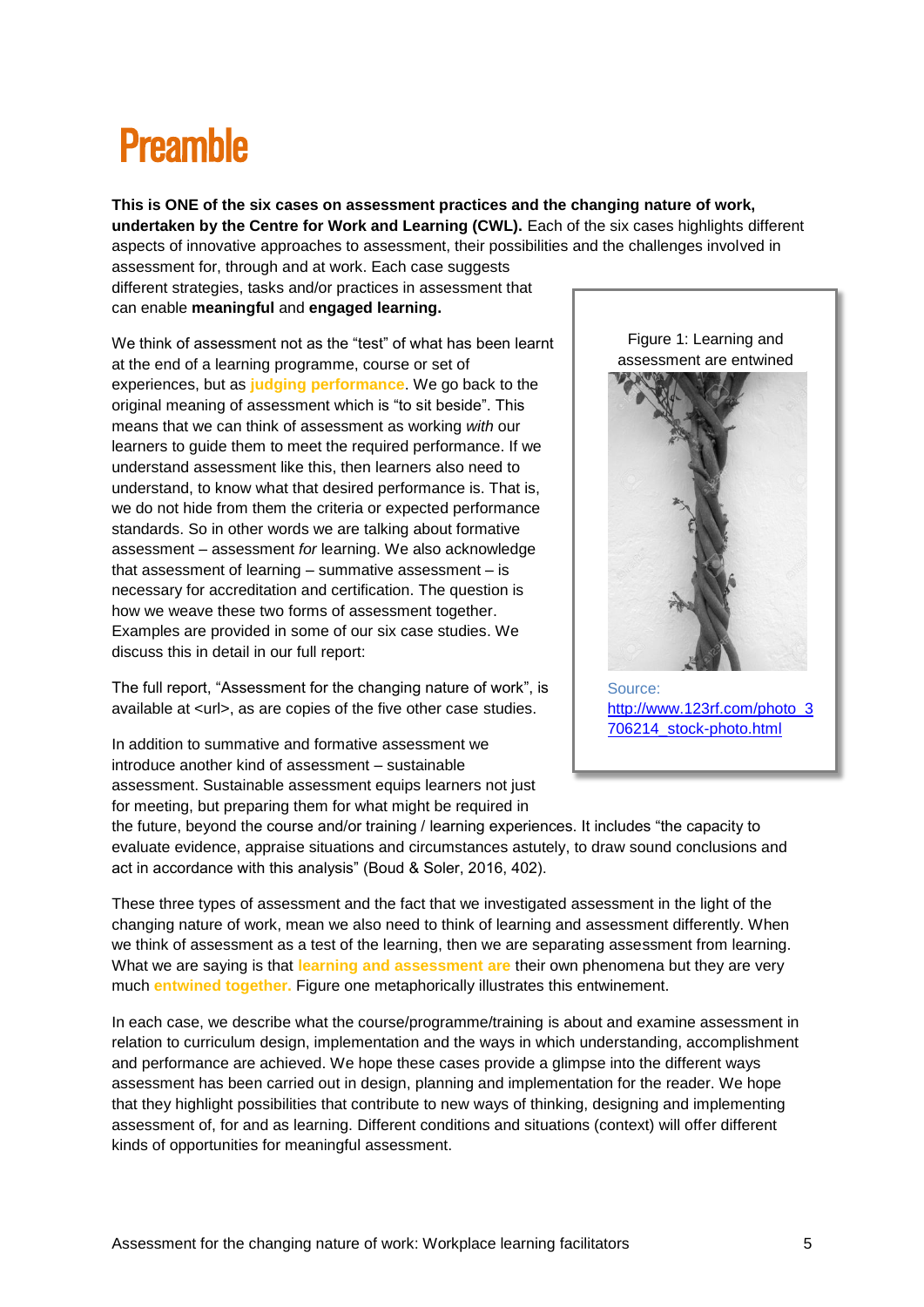The six case studies are:

- Workplace learning facilitators
- Firefighting: Rota commander course
- Menu change in the food and beverage sector
- Resident doctors
- Aircraft engineering programme
- IT network engineers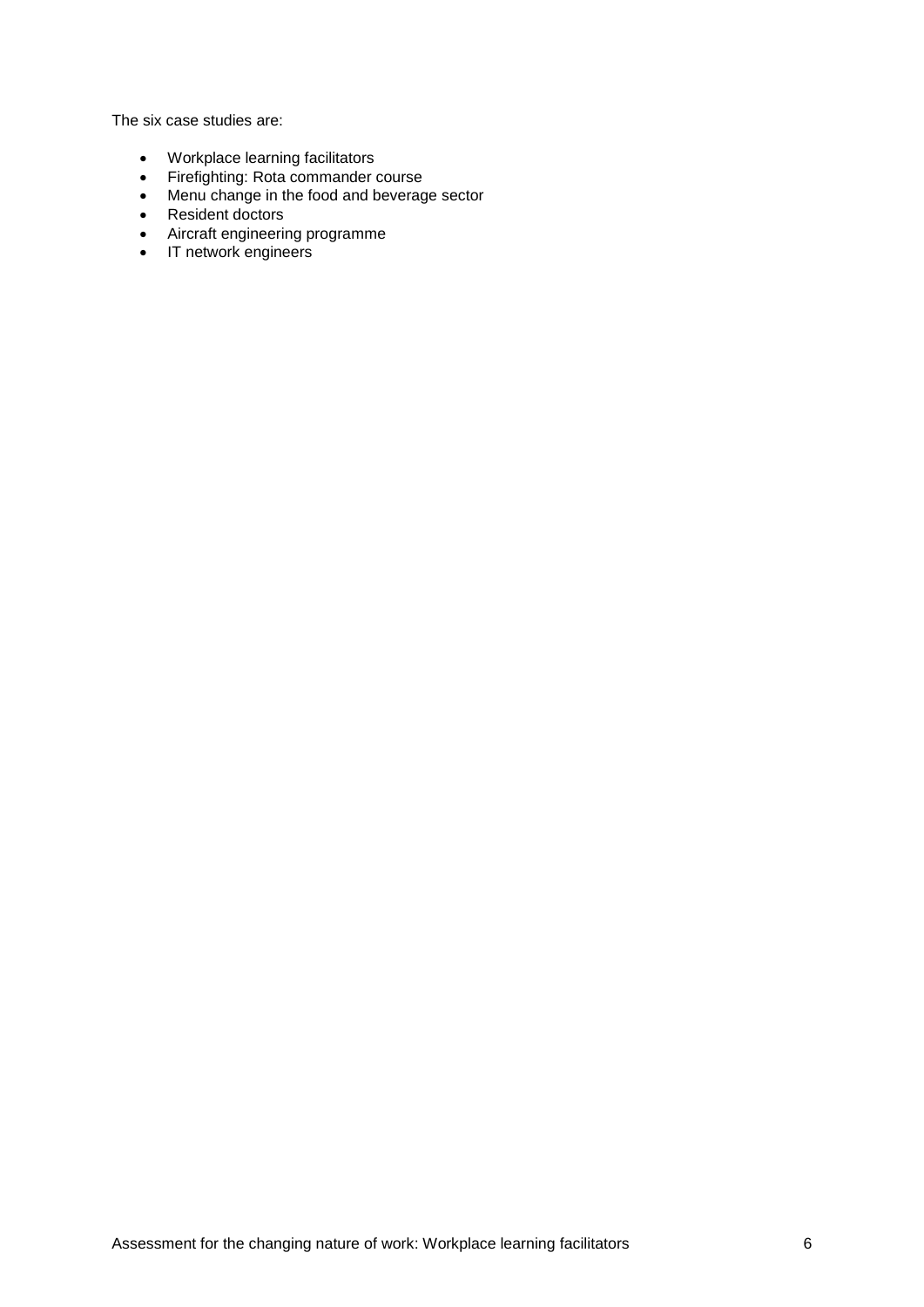## <span id="page-6-0"></span>1. Introduction

The Learning@Work Boot Camp is an ambitious certification programme designed to develop a new role for practitioners in the Continuing Education and Training sector (CET), the Workplace Learning Specialists (WLSes). Programme designers have deliberately taken a stance on assessment *for* learning, boldly declaring in their documentation that assessment is for "developmental purposes". It is this stance on assessment that draws the researchers' attention to the programme. Assessment *of* learning (summative assessment) in this programme is almost entirely based on a report of the work done, together with a learning journal prepared by the WLS and a one-on-one oral interview conducted by appointed certification assessors. The assessment *for* learning is largely provided by coaches supporting the WLS as they work with an enterprise to identify a performance issue, design a workplace learning intervention and then implement and evaluate that intervention. However there are also other opportunities of assessment *for* learning in the programme that designers intend to make better use of in the next iteration. This analysis of the programme offers a number of rich learning points in designing and implementing assessment for learning and in developing and supporting new roles. As such for this report, we focus on:

- The formulation of learning outcomes and competencies against which participants are assessed
- The use of the multiple feedback loops designed into the programme (a key feature of formative assessment)
- The potential for sustainable assessment (see explanation of sustainable assessment p.7)
- The importance of constructive alignment (see explanation p.13) in assessment design and implementation

The above points will be discussed in different sections of the report. We commence with a description of the course and its assessment design.

#### **1.1 The course**

The programme was developed in the context of a policy shift towards greater attention being given to workplace learning. The premise is that workplace learning can be a solution for meeting organisational learning needs without sending people for training, thus minimising disruption to business. The programme takes place over a nine month period and is designed around a workplace learning model, with an estimation of 192 hours of workplace learning and 45 hours of facilitated or "community" learning. The workplace learning portion involves learners who are paired up and connected with an enterprise (which has agreed to participate in the programme) to identify and develop a workplace learning solution to meet their business needs. This "real work immersion" is promoted with the tag line of the programme: "learning is the work and work is the learning". On completion of the programme, participants are certified by the provider as Workplace Learning Specialists. Therefore, as with all accredited programmes, and in line with the purpose of assessment in the curriculum documentation, this requires assessment to do 'double duty' (Boud, 2000); assessment for accreditation purposes (*of* learning), and assessment *for* learning.

#### **1.2 Intent and outcomes of the programme**

The goals of the programme are to certify workplace learning specialists who can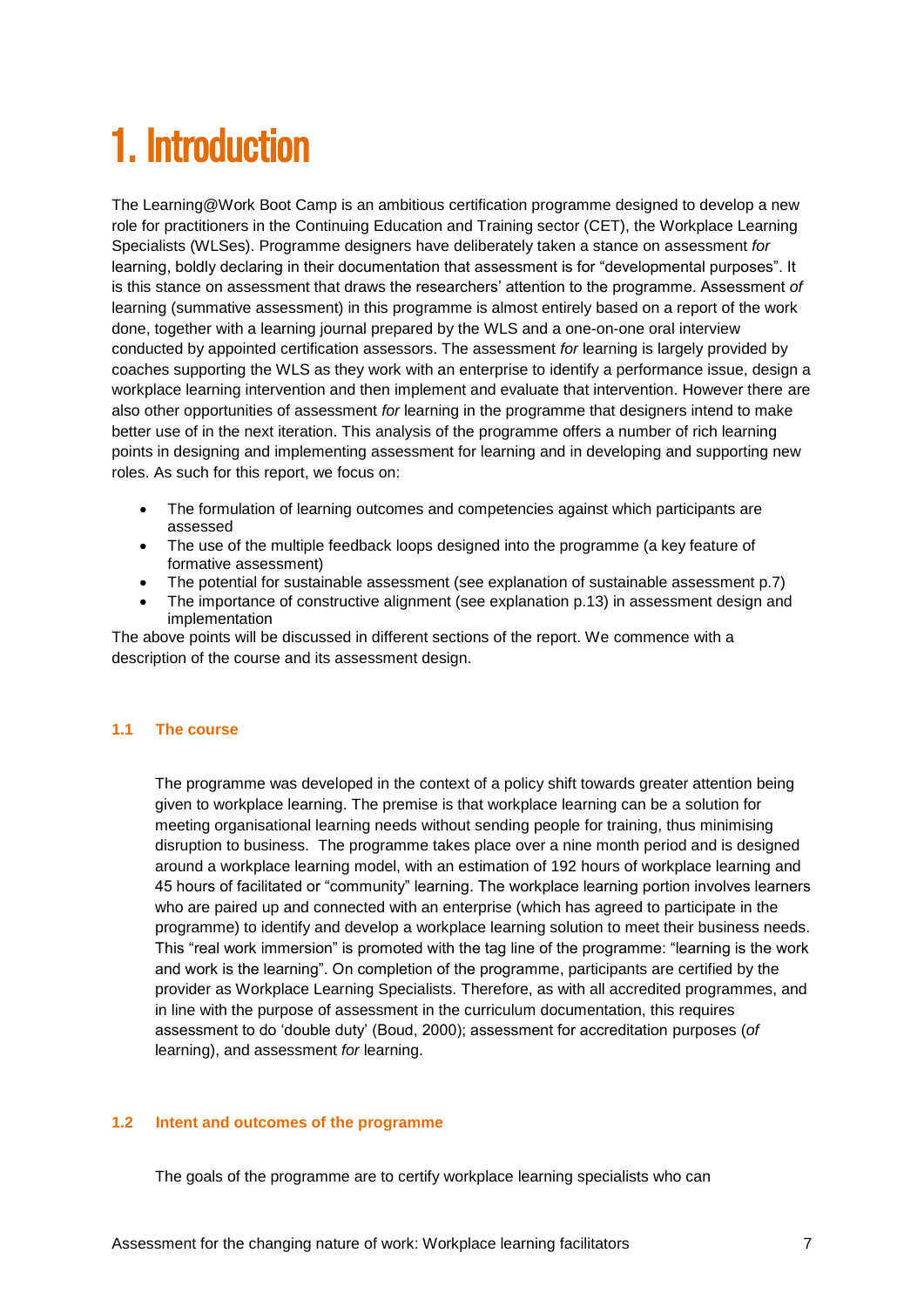"*Optimise learning and performance gain from daily work activities and the work environment based on needs and constraints of individuals and the organisation (Curriculum document excerpt)."*

Graduate outcomes state that,

*"Individuals undergoing the certification programmes will be able to demonstrate an appropriate level of ability in diagnosing, co-creating, implementing and evaluating a workplace learning intervention. In addition, they will also exemplify certain qualities and attributes expected of a successful workplace learning facilitator such as openness and curiosity, adaptability and managing change. (Curriculum document excerpt)."*

These graduate outcomes are expressed as competencies with each competence having a number of behaviours listed against them, as illustrated in the single example given in Table 1.

| Competency<br>Domain | <b>Descriptor</b>                                                                                                              | <b>Behaviours</b>                                                                                                                                                                                                                                                                                                                          |  |
|----------------------|--------------------------------------------------------------------------------------------------------------------------------|--------------------------------------------------------------------------------------------------------------------------------------------------------------------------------------------------------------------------------------------------------------------------------------------------------------------------------------------|--|
| <b>Evaluate</b>      | Evaluate the impact of the<br>workplace learning intervention<br>and make recommendations on<br>sustainability and feasibility | Evaluate learning outcomes and returns of<br>investment to demonstrate value-add<br>2.<br>Recommend potential next steps to<br>enterprise management to sustain positive<br>outcomes of adopting workplace learning<br>Use reflective practice to review individual<br>З.<br>professional growth and development<br>throughout the process |  |

### <span id="page-7-0"></span>TABLE 1: EXAMPLE OF COMPETENCIES

There is a mixed use of language including graduate outcomes, competency domain, behaviours, along with the intent of "*optimise learning and performance gain"* and the statement, "the assessment would primarily be **for learning** and less of learning… As a result, the assessment process is designed for "*becoming practitioner"* which is about enabling further development rather a summative assessment of accomplishment." (Extract from curriculum document) This mixed use of language is illustrative of the dilemmas of moving from a competency approach towards a more holistic approach and a focus on assessment *for*  learning. This will be explored further under the heading, Dilemmas and tensions.

#### **1.3 The structure of the programme**

The touch points designed to support the work immersion start with an initial round of classroom, online and community practice learning (38 hours) (see the first four blue arrows in Figure 1). The focus of these learning experiences is to introduce learners how to think about learning in the context of work, with a focus on learning, the culture and structure of the workplace, the barriers and affordances for learning and the multitude of possible strategies for learning in work environments. This is followed by two days' focusing on business process improvement, human resource management and organisation development levers. These two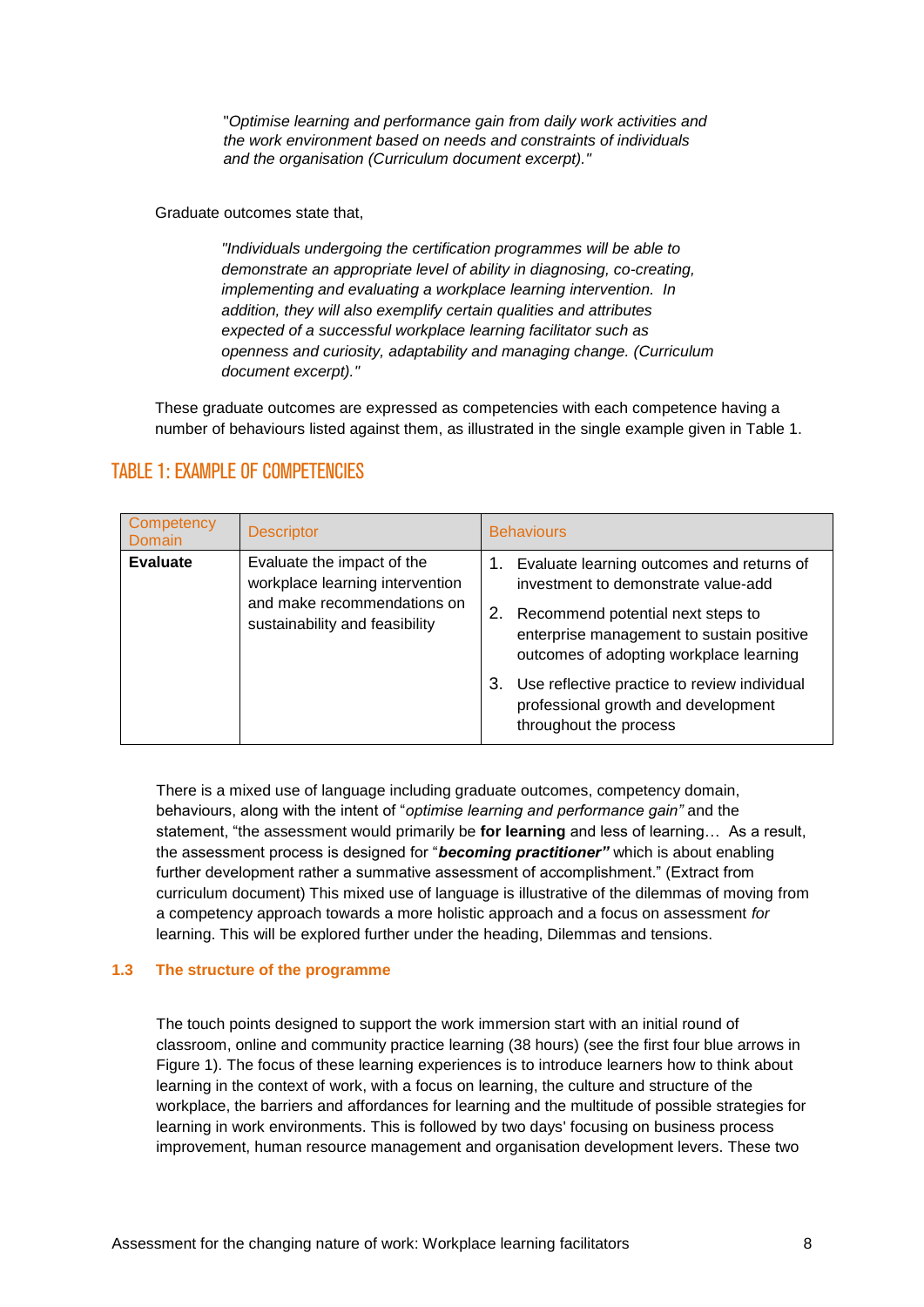different theoretical perspectives and the issues of alignment result in a number of dilemmas, which will be discussed in detail in later sections of this case.

The middle blue arrow represents a day for learners to give a presentation on their progress after a few months (7 hours). The face-to-face workshops and presentations involve dialogue between the learners and facilitators (depicted by the yellow circles below the line). The purpose of these touch points is that the learners can gain an understanding of what intentional workplace learning can look like, as well as some potential tools that they may develop with their clients. Learners are also expected to keep a reflective journal, complete a report on their client engagement (which involves sign off from the client), and finally participate in an assessment interview (the three red arrows at the end). The reflective journal and the report are meant to be worked on throughout the programme, and then submitted at the end before attending the assessment interview. Throughout the programme, each pair of workplace learning facilitators is also assigned a coach to help them along the way. It is up to the learners and coach to decide how often they meet and what they talk about. They are meant to meet at least three times. And the first meeting should involve the learners developing their own learning goals that they note down in their journal (meetings are depicted by the yellow circles above the line).

#### <span id="page-8-0"></span>FIGURE 1: ILLUSTRATION OF PROGRAMME'S DESIGN



#### **1.4 The summative assessment**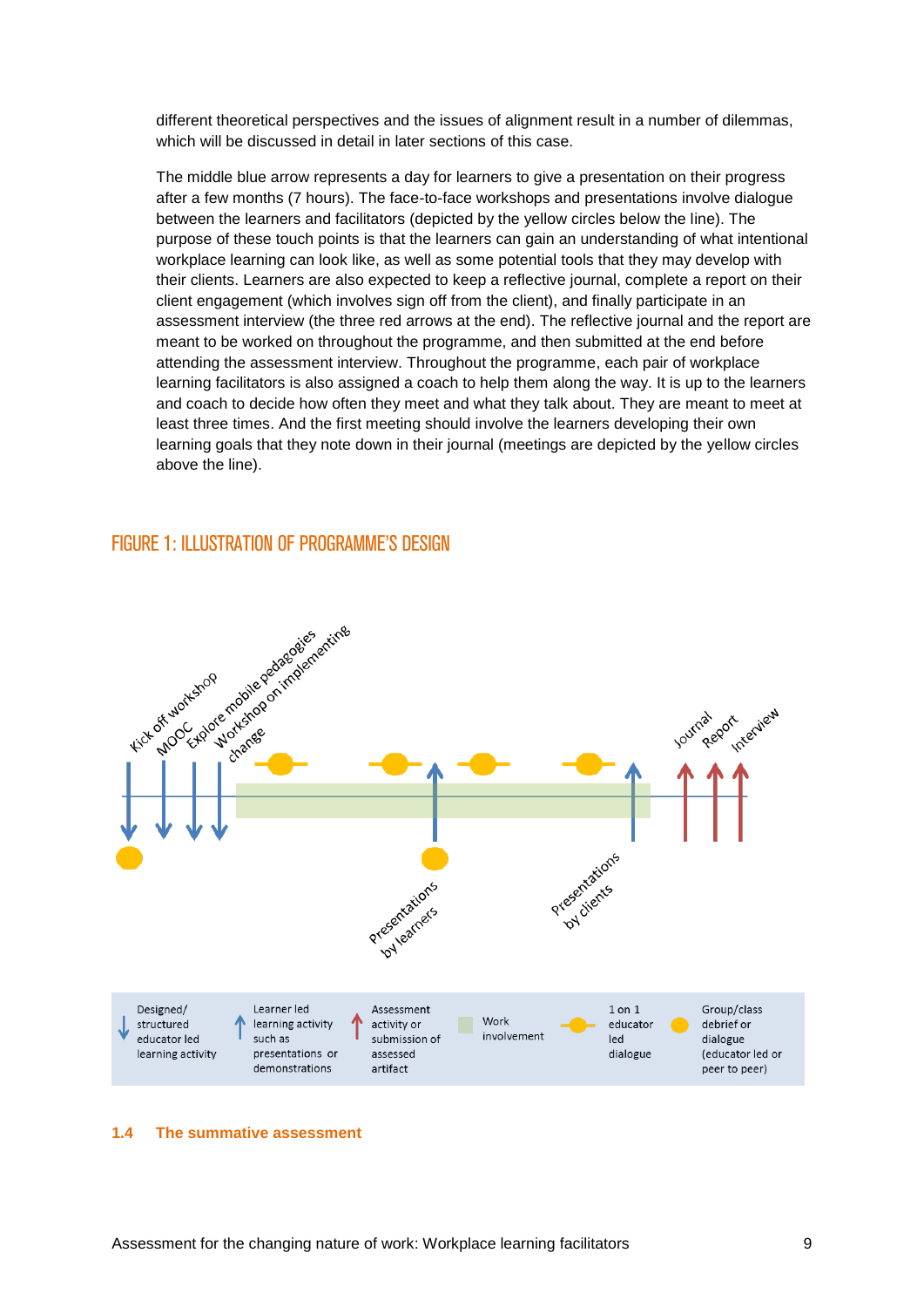The six assessment components that need to be met for the certification requirements are: attaining competency on the online learning course; supporting the administration of a provided diagnostic tool through conducting interviews within their client organisation; attending 70% of the facilitated professional development activities; completing the report that documents the workplace learning solution development and implementation (which includes inputs from the clients, client assigned project lead and coach to ascertain the quality of each workplace learning facilitator's contribution); completing a learning journal that illustrates reflection on the learning milestones; and demonstrating credible progress and accomplishment in the desired competencies and qualities in a final certification interview.

Three assessors undertake the summative assessment, all of whom were involved in the design of the programme. From the beginning of the programme, the assessors know who they will be assessing, and may (but do not have to) attend meetings between the learner and the client or chat with the learner and their coach to gain a sense of the learners' progress. This sense is then drawn upon during the final assessment interview as they pose questions and seek illustrations of competence from the learner. These assessors also provide guidance to the coaches about their coaching techniques.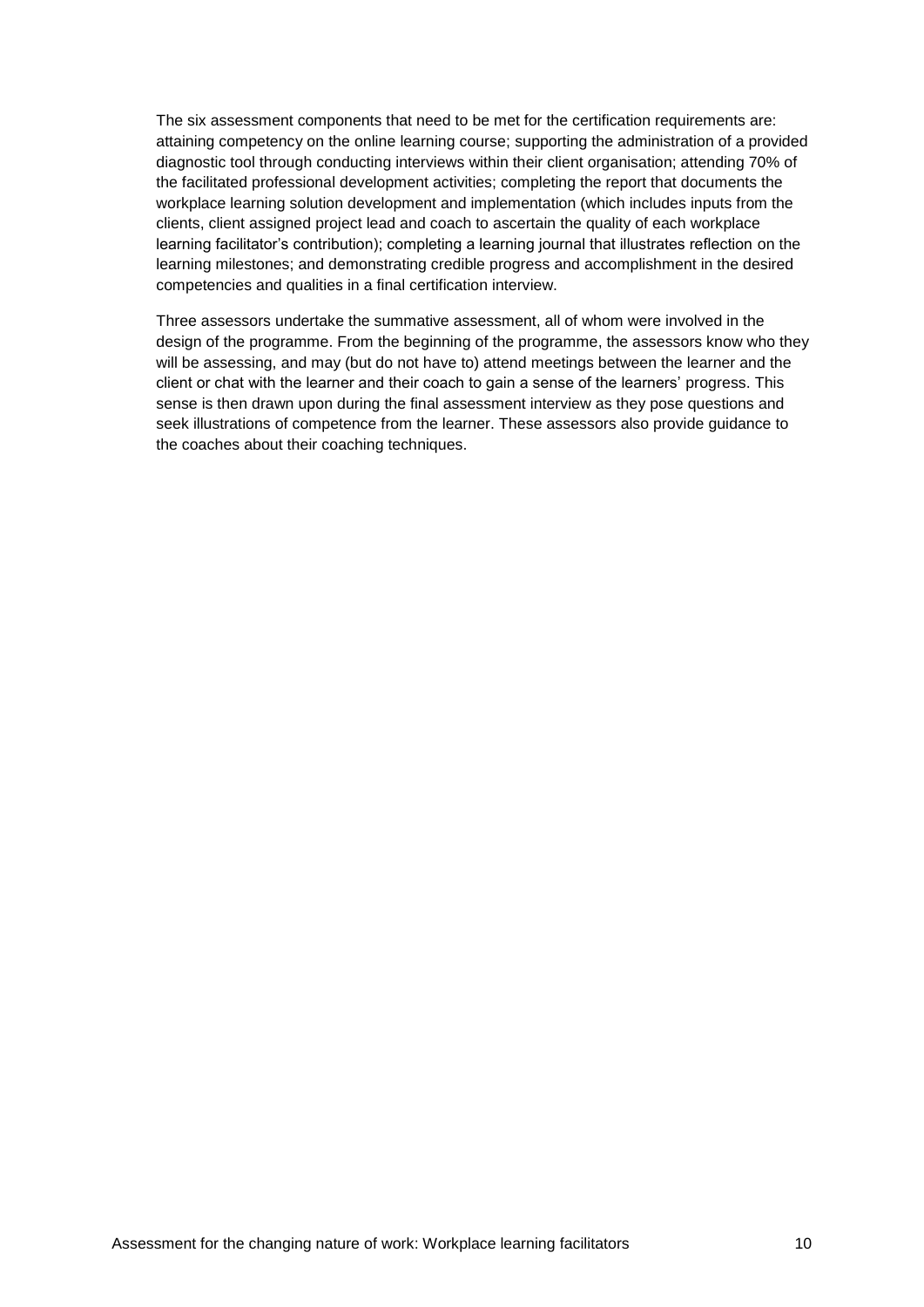# <span id="page-10-0"></span>2. Assessment for and of Assessment and **Alignment**

There are rich sources of assessment for learning, reflective of the intent of the course designers to focus on assessment for development. The structure of the course and the work that learners do

#### **Feedback**

The focus in more recent work on feedback is on "the contribution of others to learning through assessment, and repositioning the notion of feedback not as an act of information giving to students, but as a co-productive process in which both students and others have key roles to play.(Boud & Soler, 2016, p.403)

assessment *for* learning requires careful planning and creation of opportunities for feedback; this planning is evident in the design of this course. When assessment for learning is designed well, learners are provided with many opportunities to understand how they are progressing, have clarity about what they are progressing towards in terms of expected standards, where they need to improve and how they might improve. It takes time and exposure to various experiences and examples for learners to understand the quality of expected performance. Discussion about how to interpret these experiences and examples in relation to the desired performance, including feedback from multiple sources (e.g. educator, peers, clients, supervisors, coaches, critical friend, etc.) contributes to understanding of the desired performance.

Developing practices that support assessment *for* learning requires moving beyond traditional teaching and learning practices and a shared understanding between designers, facilitators and

(working with an enterprise to identify a learning issue, design a learning intervention and implement and evaluate it) offer multiple potential feedback opportunities (see Figure 1), a key feature of assessment *for* learning.

Feedback is a key feature of assessment for learning. Shifting from a focus that privileges assessment *of* learning (summative assessment) to

#### **Assessment** *for* **learning**

Assessment *for* learning focuses on participants learning, helping them to know how to improve (Gardner, 2012). Participants need continuous information from a variety of sources about their learning; information that informs what they are succeeding at, and where they should put their efforts to improve and strategies for moving forward (Berry, 2008).

Assessment for learning does not necessarily include grading, assigning marks or noting the learner as competent or not yet competent.

The focus in more recent work on feedback is on "the contribution of others to learning through assessment, and repositioning the notion of **feedback not as an act of information giving to students, but as a co-productive process** in which both students and others have key roles to play" (Boud & Soler, 2016, p.403).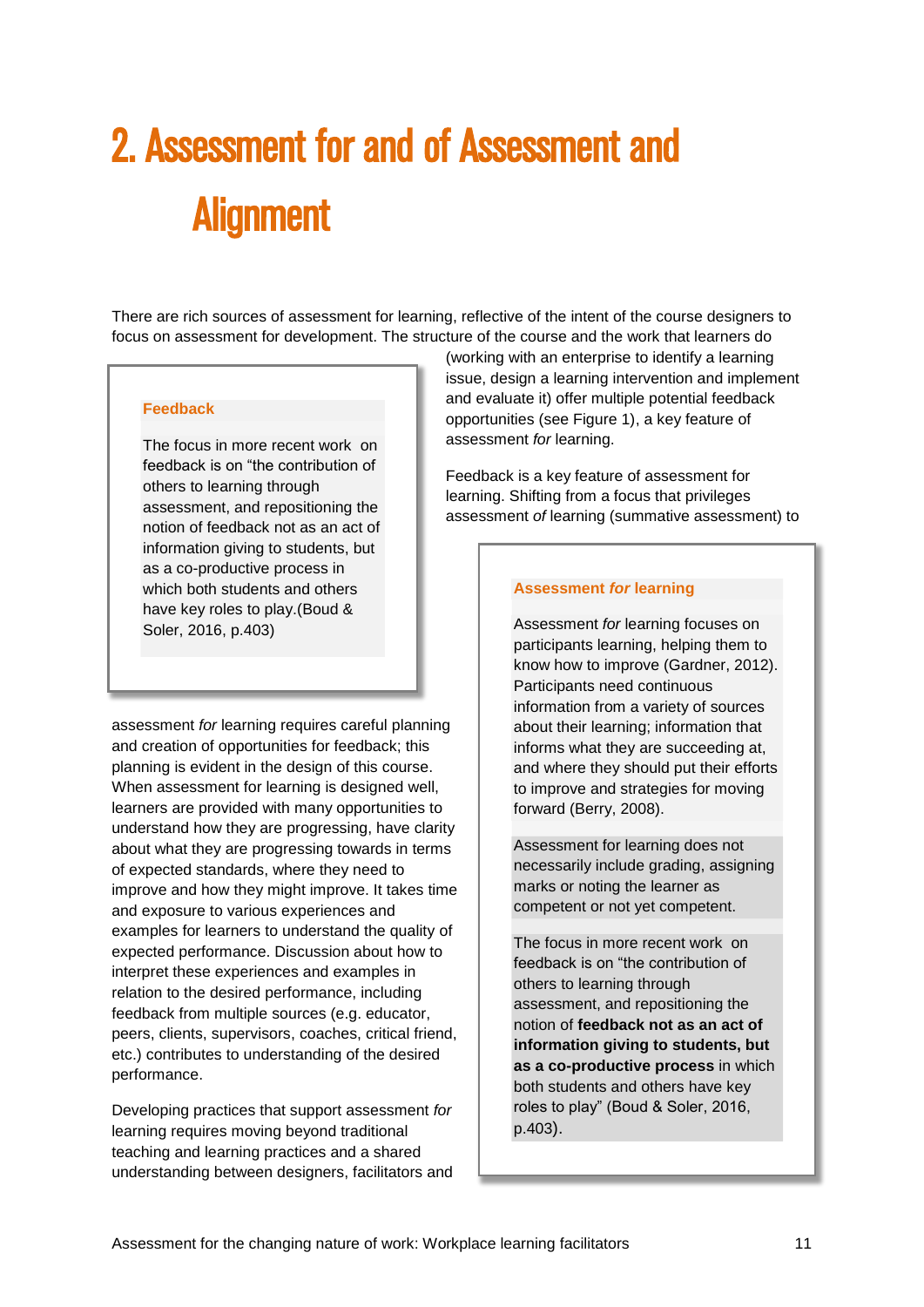assessors. In addition, the first time such a programme is conducted will inevitably unearth inconsistencies and room for improvement as is the case here. At a structural level of the programme, opportunities to give and receive feedback from self, peers and facilitators are present in the face-toface workshops and presentation day. But as discussed below, there are challenges in implementation. A strong point of the programme is the potential for coaches to engage in dialogue with the learners on their progress and challenges. Our data did not capture this aspect in detail, but coaches with strong theoretical understanding of the work the learners are engaged in, and equipped with a dialogical approach to coaching would be able to set up learning conversations that enable learners to increasingly deepen their ability to reflect on their own progress. Coaches are also in a position to give targeted feedback as required, thus providing some scaffolding for the learners as they make sense of doing the work.

#### **2.1 Assessment for learning in the course**

The design of the programme has rich potential for assessment *for* learning. Yet, the following quote indicates that this learner and possibly others did not consider that the programme offered assessment *for* learning.

*So actually during the implementation process, there are not many things that we can actually use to see whether we have reached the competency and all these things. So I think it's only at the end of the project when we have completed everything therefore the evaluation data results and reports and everything. Then we can have more information." (Learner)*

This observation indicates that from her perspective, useful feedback is only available at the end of the project, not so much during the project. This suggests three possibilities:

- 1. That learners are not used to seeing opportunities for feedback during the process of learning, such as those provided through the coaches. That is, this learner did not label discussions with their coaches as feedback and as a way of seeing their achievements towards reaching the competency.
- 2. That the competences capture the end product, but not the process of becoming a WLS, although curriculum documentation indicated that "*the assessment process is designed for* "*becoming [a] practitioner*". The idea of 'becoming' requires consistent feedback when it is designed into the programme.
- 3. That the intent of using "*assessment for development*" has to be explicitly designed into the learning experiences.

The following section explores the potential of assessment for learning and sustainable assessment.

To do this we describe our observation of participants' presentations half way through the programme (see Figure 1) where we observed a number of issues, questions and uncertainties, raised by participants. These ponderings and uncertainties were related to specific aspects of the summative assessment. Namely the following 'behaviours' listed in the curriculum documentation:

- Advocates a multi-disciplinary approach that takes into account organisation development and job design issues to create the conditions for success
- Anticipates potential implementation challenges and devises mitigating strategies to facilitate smooth implementation (from curriculum documentation)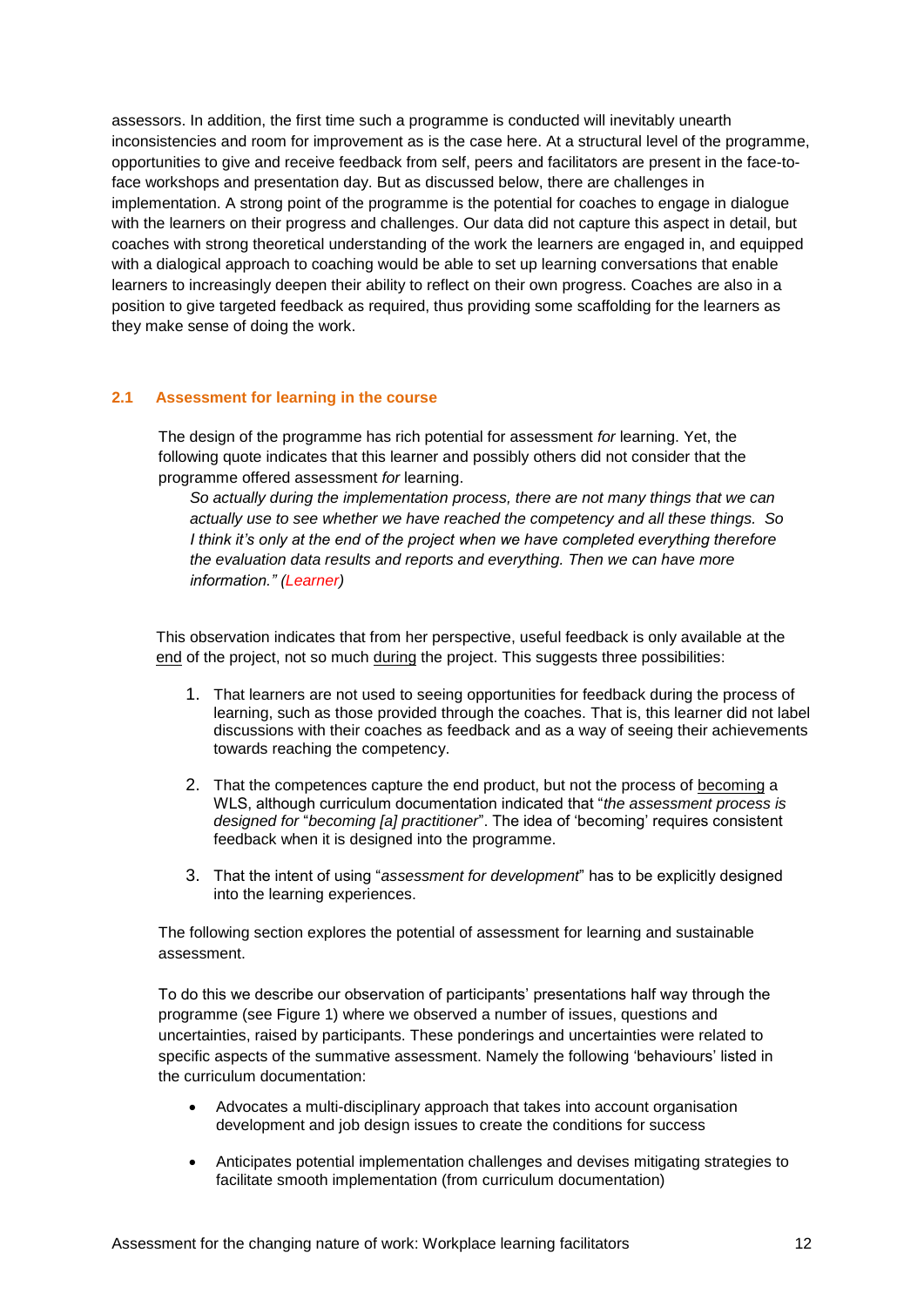In discussing these concerns and possibilities for how they could be addressed (see Table 2), we illustrate just how intertwined learning and formative assessment are. In addition we share some thoughts on strategies for sustainable assessment (see box for explanation of

#### **Sustainable assessment**

Sustainable assessment equips learners not just for meeting but preparing them for what might be required in the future, after graduation. Sustainable assessment includes 'the capacity to evaluate evidence, appraise situations and circumstances astutely, to draw sound conclusions and act in accordance with this analysis' (Boud & Soler, 2016, p.19). The qualities of judgement that need to be developed are similar for students and for teachers; it is only the subsequent ends to which these judgements are put that differ. Key elements of developing informed judgement from the perspective of the students include: (1) identifying oneself as an active learner; (2) identifying one's own level of knowledge and the gaps in this; (3) practising testing and judging; (4) developing these skills over time; and (5) embodying reflexivity and commitment. Sustainable assessment demands that learners make conscious comparisons between self-assessments and assessments by teachers, peers and other stakeholders, and that responsibility for the assessment process must gradually shift from the teacher to the students, because, after graduation, people themselves need to drive their own learning. (Boud & Soler, 2016)

sustainable assessment). It is worth reminding the reader at this point that feedback is at the core of assessment for learning; it is a "co-productive process" (Boud & Soler, 2016, p. 403). This means feedback is not just something that is given to the learner by a facilitator, coach or more experienced other. Rather, feedback requires interaction and dialogue between the learner and self, between the learner and peers and between the learner and more experienced other stakeholders (facilitator, supervisor, coach etc.); sometimes all at once or any one of these at different points in time. Following the description in the following section, we include a table that sets out the issues, what happened, possibilities for assessment for learning and for sustainable assessment. Table 2 sets out participants' concerns listed above, what happened, possibilities for assessment for learning and sustainable assessment.

#### **2.2 Opportunities for assessment for learning and sustainable assessment**

We commence this section with a

description of our observations of the presentations learners made about half way through the programme (see Figure 1).

The day was facilitated by an external consultant with HRD expertise (this focus turned out to be important – explained in detail below); feedback came in the form of questions from peers that raised multiple and complex issues. For example, one learner (let's call her Hwee Li) working with a service organisation suggested that buddies be taught how to effectively shadow and to establish a community of practice (CoP) for property officers. The property officers were the group she was designing the learning intervention for. They are front line officers and often receive abuse from the public they interface with. Questions her peers posed included: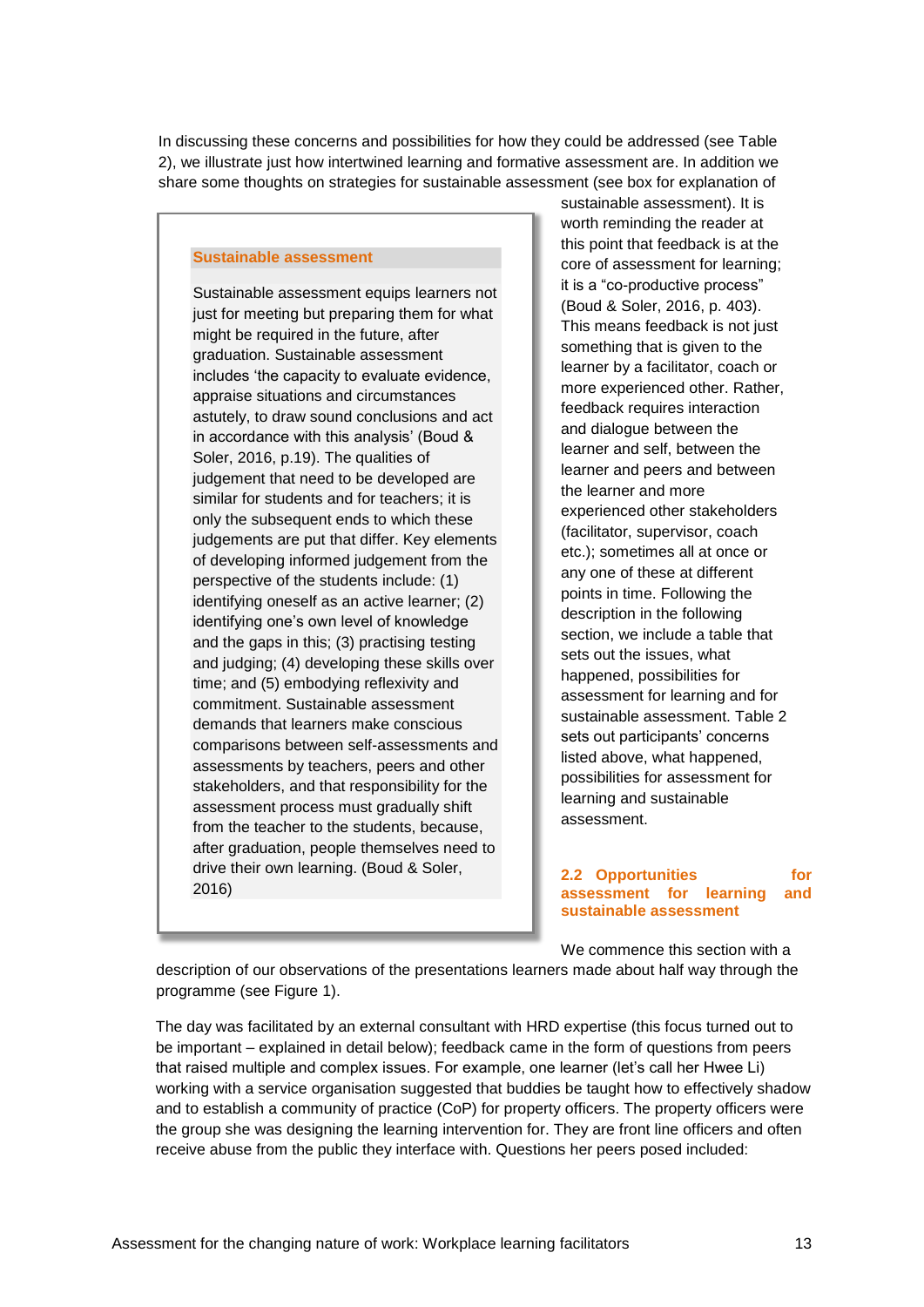- You said property officers are time starved, so how reconcile time for attending CoP? Wouldn't they see it as more work?
- Suggestion from a peer was made for an IT system to help feedback where every case is logged into the system. He suggested this would mean officers can get reports for trend analysis, time frames etc.
- What is the performance issue you are trying to address?
- A suggestion was made by another peer about need for officers to handle selfemotions (given the constant abuse they face)

At this point the facilitator gave recognition to the value of the shadowing and the interviewing Hwee Li had done, noting that she had observed a lot of things. He observed that the issue was one of work design, and thus need to solve this before addressing learning issues. It seemed that the facilitator perceived that Hwee Li was being criticised by her peers and required support and recognition.

Another learner asked, "Are we saying use what is already within the organisation before bringing in a new solution?" (the creativity and innovativeness of the learning intervention are assessed)

Yet another learner commented that the learning solution proposed by Hwee Li is such long term. Can the assessors (of the WLS programme) accept non-learning solution?

The facilitator of the session then asked, "What is learning? It is about individual internalising. So design of learning is how to get people to internalise."

- Two WLSes then discuss individual and organisational focus
- Another WLS then questions the facilitator's definition of learning in relation to performance. This was followed by a question from others about the relationship between a learning tool and a performance tool.
- The facilitator repeats his point, saying, "Remember to close the loop is it a learning solution?
- Another learner questions the need for internalisation

This exchange is illustrative of a number of similar exchanges that took place over the day.

The concerns raised by participants in the observations of the presentations can be summarised as:

- What is a learning intervention and what is not?
- What is learning? Is it something that happens solely inside the head of the individual or is it more than this?
- How does addressing individual learning needs meet organisational needs?
- What do we mean by performance and how does it relate to learning?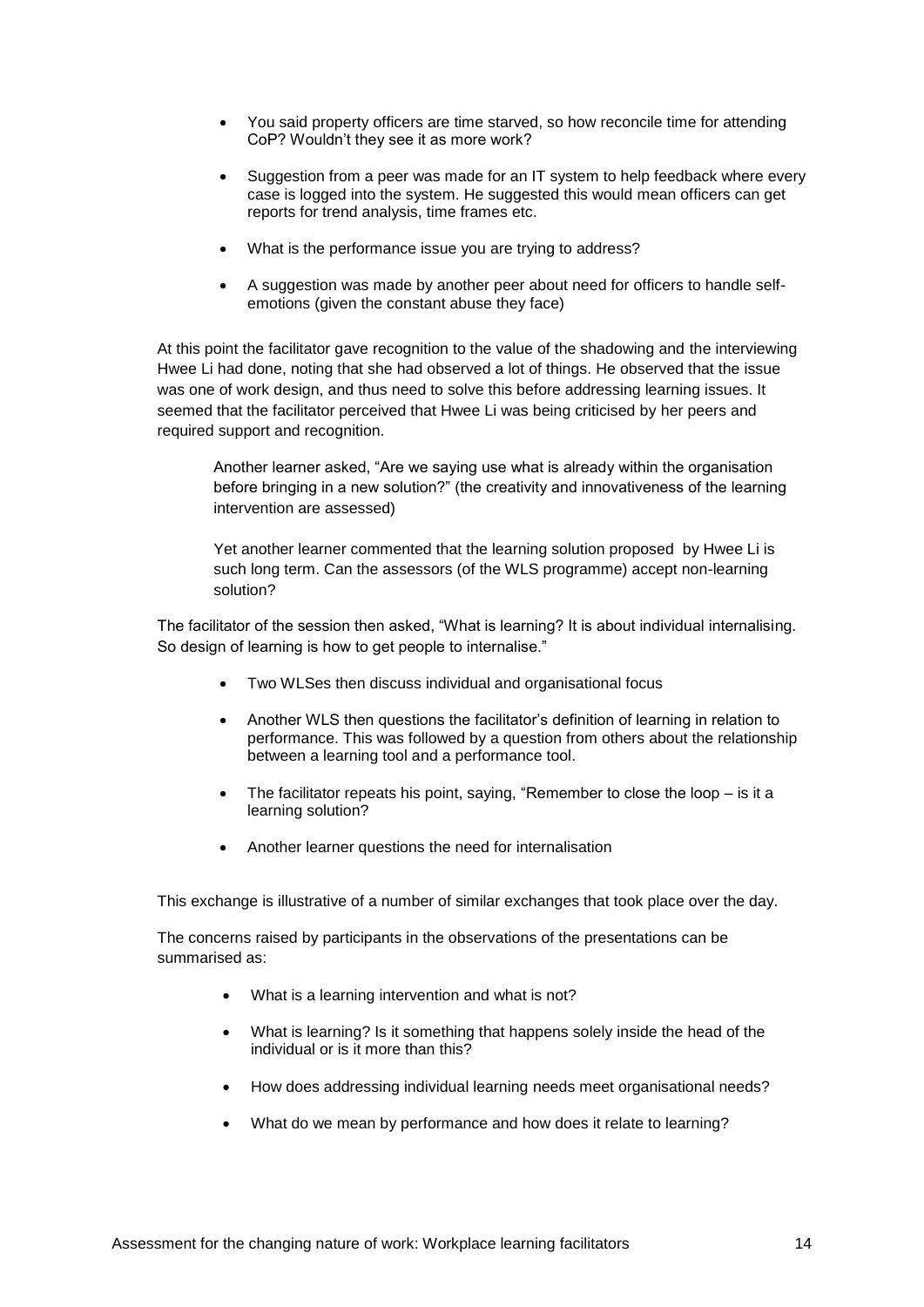#### **Meta-thinking**

Meta-thinking enables a 'helicopter view of what is being learned in relation to the participant's own experience and their context. The process of meta-thinking is enabled through processes of inquiry, dialogue and reflection. It is mediated through various tools, personal motivation and opportunities for doing the work and reflection, plus feedback within participants' own contexts over time. It is fostered within a learning environment where dialogue is intrinsic to participation, enabling the development of a vulnerable community of care. This enables a level of reflection beyond the technical reflection that teachers might normally engage in on a daily basis to improve their teaching.

"Meta" processes include:

- exposure of assumptions and values,
- recognition and naming of tensions,
- developing a shared meta-language,
- making different paradigms, frames or identities visible
- iterative movement between problem, questions, inquiry, methodology and methods;
- bringing layered thinking;
- entering into and consciously exploring different identities, perspectives or frames;
- creating a dialogical space for exploration (keeping complexity and difference alive).

(Stack & Bound, 2012, p.104)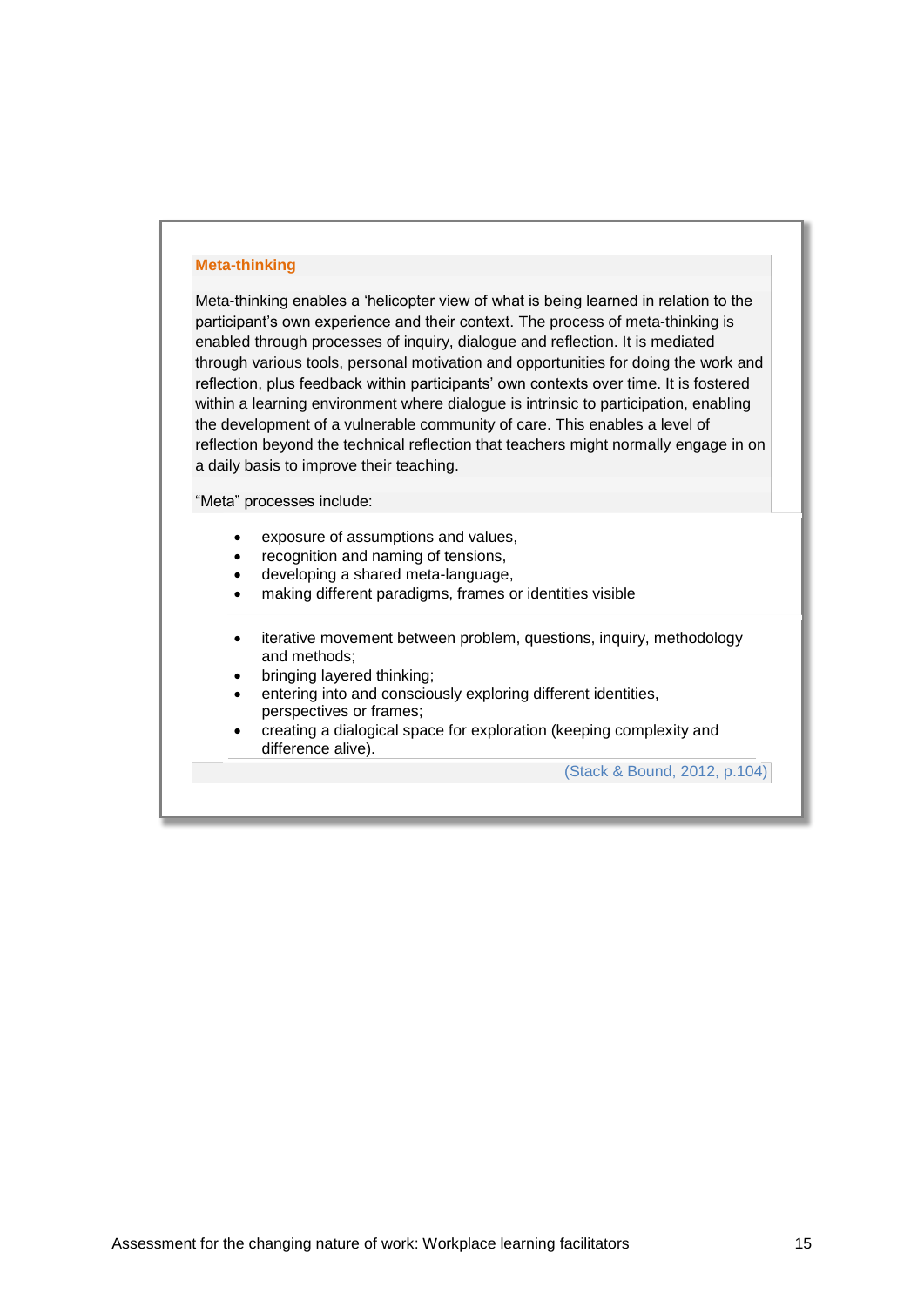### TABLE 2: CCONCERNS AND POSSIBILITIES FOR ASSESSMENT FOR LEARNING AND SUSTAINABLE ASSESSMENT

<span id="page-15-0"></span>

| Learners' concerns                                                                                                                    | What happened                                                                                                                                                                                                                                                                                                                                                                                                                                                                                                                                              | Possibilities for assessment for<br>learning                                                                                                                                                                                                                                                                                                                                                           | Possibilities for sustainable<br>assessment                                                                                                                                                                                                                                                                                                                                                                                                                                              |
|---------------------------------------------------------------------------------------------------------------------------------------|------------------------------------------------------------------------------------------------------------------------------------------------------------------------------------------------------------------------------------------------------------------------------------------------------------------------------------------------------------------------------------------------------------------------------------------------------------------------------------------------------------------------------------------------------------|--------------------------------------------------------------------------------------------------------------------------------------------------------------------------------------------------------------------------------------------------------------------------------------------------------------------------------------------------------------------------------------------------------|------------------------------------------------------------------------------------------------------------------------------------------------------------------------------------------------------------------------------------------------------------------------------------------------------------------------------------------------------------------------------------------------------------------------------------------------------------------------------------------|
| 1. What is a<br>learning<br>intervention and<br>what is not?                                                                          | The need for clarification and<br>discussion was repeated by the<br>facilitator.                                                                                                                                                                                                                                                                                                                                                                                                                                                                           | For the group to co-construct what a<br>learning intervention is and is not, by<br>using the examples given to that point<br>and classifying them. In the process a<br>way of thinking is developed on how<br>to make this judgement call.                                                                                                                                                             | By co-constructing a way of thinking<br>about what is and is not a learning<br>intervention, learners are then able to<br>make the judgement themselves, (an<br>aspect of sustainable assessment)<br>and are able to explain why<br>something is or is not a learning<br>intervention and what the grey areas<br>might be.                                                                                                                                                               |
| 2. What is<br>learning? Is it<br>something that<br>happens solely<br>inside the head of<br>the individual or is<br>it more than this? | The facilitator has this understanding<br>of learning that was different from<br>some of the learners. There was no<br>dialogue about this.<br>This is partly because learners tried<br>to make sense of different<br>approaches to learning and the<br>learning intervention they have been<br>introduced to. However it appears<br>there could be a need for dedicated<br>space in the programme<br>understandings how different<br>theoretical approaches (e.g. HRD and<br>workplace learning) may have<br>different ways of understanding<br>learning. | To open up and co-construct ways to<br>understand learning in the context of<br>work and workplaces. To identify and<br>name the different ways of<br>understanding learning and the<br>different theoretical perspectives (e.g.<br>HDD, a cognitive perspective,<br>learning through social interaction,<br>learning that builds on affordances<br>and addresses constraints within the<br>workplace) | This can contribute to the<br>development of a way of thinking<br>about learning; it is meta-thinking, not<br>just naming the different perspectives,<br>but understanding why different<br>theoretical understandings of learning<br>will privilege particular approaches.<br>As such it enables learners to make<br>judgements about their own<br>assumptions, about assumptions<br>within the workplaces and about why<br>particular stakeholders may favour<br>different approaches. |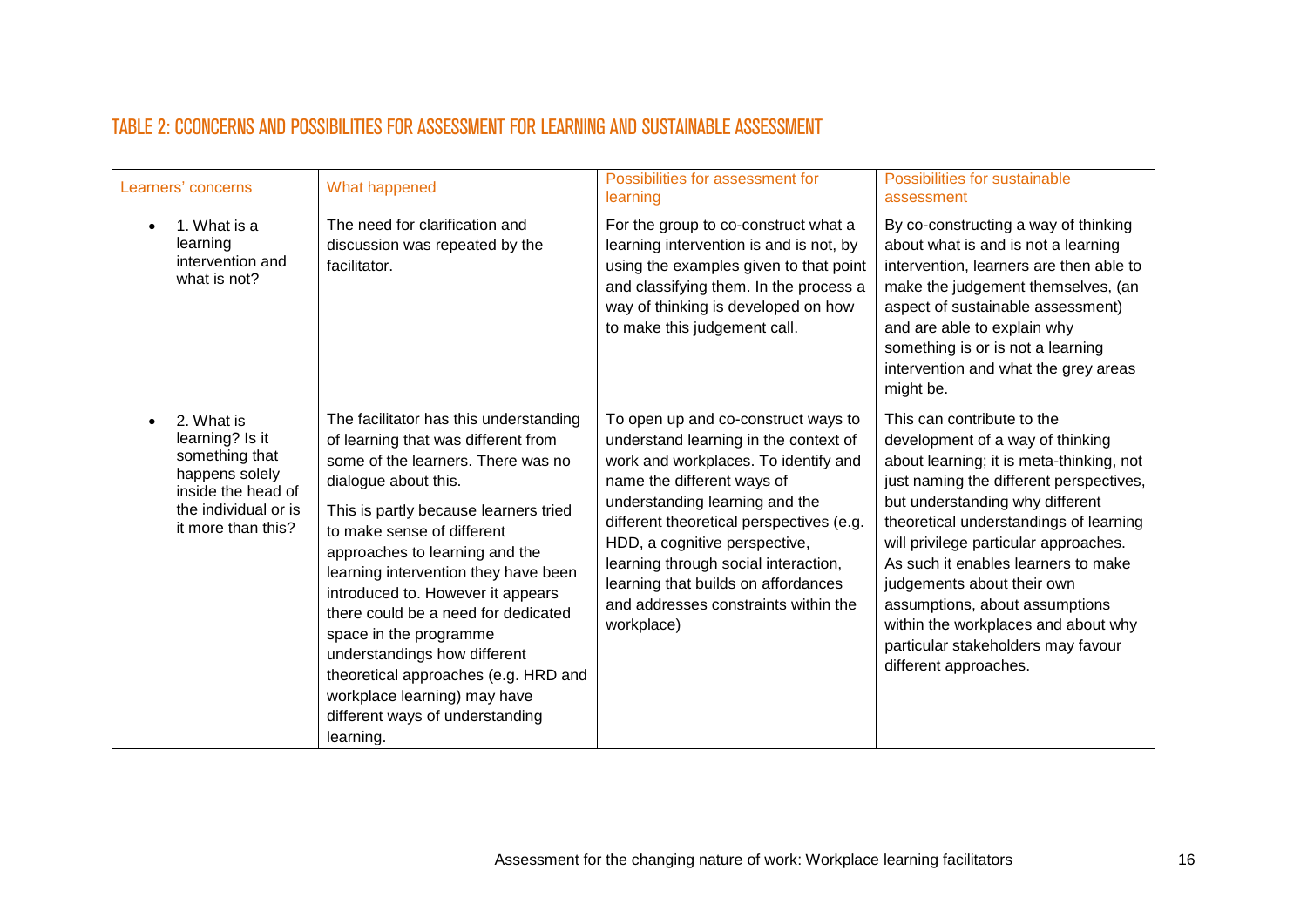| 3. How does<br>addressing<br>individual learning<br>needs meet<br>organisational<br>needs? | This was not addressed during the<br>day (it may have been addressed in<br>earlier workshops)<br>Facilitator summary at the end of the<br>day noted the following in a PPT<br>slide:<br>What are the performance issues?<br>How did the issue affect process and<br>efficiency?<br>What is the impact on business?<br>Need to have buy-in from HR<br>Stakeholder analysis sheet important<br>Most have already identified a lot of<br>"non-training problems" | Relates to the issue about<br>performance and what we mean by<br>performance. Developing / co-<br>constructing a shared agreement for<br>the purposes of the work, would<br>provide learners with the opportunity<br>to address this question themselves,<br>once they have seen it worked<br>through. This concern is also<br>connected to different understandings<br>of learning, as in concern 2. In<br>addition, the facilitator could further<br>enhance meta-thinking by providing<br>possible conceptual frames for<br>thinking about the relationship<br>between individual and organisational<br>learning needs. For example, the<br>latter is often labelled as<br>'performance' or 'lack of' or a 'gap' in<br>the individual's knowledge and skill.<br>But this kind of labelling can get in the<br>way of analysing what is really<br>happening; is the culture of the team<br>or organisation not supportive for<br>example. Such problems go back to<br>concern 1, what is and is not a<br>learning issue? | As above |
|--------------------------------------------------------------------------------------------|---------------------------------------------------------------------------------------------------------------------------------------------------------------------------------------------------------------------------------------------------------------------------------------------------------------------------------------------------------------------------------------------------------------------------------------------------------------|---------------------------------------------------------------------------------------------------------------------------------------------------------------------------------------------------------------------------------------------------------------------------------------------------------------------------------------------------------------------------------------------------------------------------------------------------------------------------------------------------------------------------------------------------------------------------------------------------------------------------------------------------------------------------------------------------------------------------------------------------------------------------------------------------------------------------------------------------------------------------------------------------------------------------------------------------------------------------------------------------------------------------|----------|
| What do we mean<br>by performance<br>and how does it<br>relate to learning?                | Facilitator responded with,<br>"Remember to close the loop - is it a<br>learning issue?" solution?                                                                                                                                                                                                                                                                                                                                                            | As above                                                                                                                                                                                                                                                                                                                                                                                                                                                                                                                                                                                                                                                                                                                                                                                                                                                                                                                                                                                                                  | As above |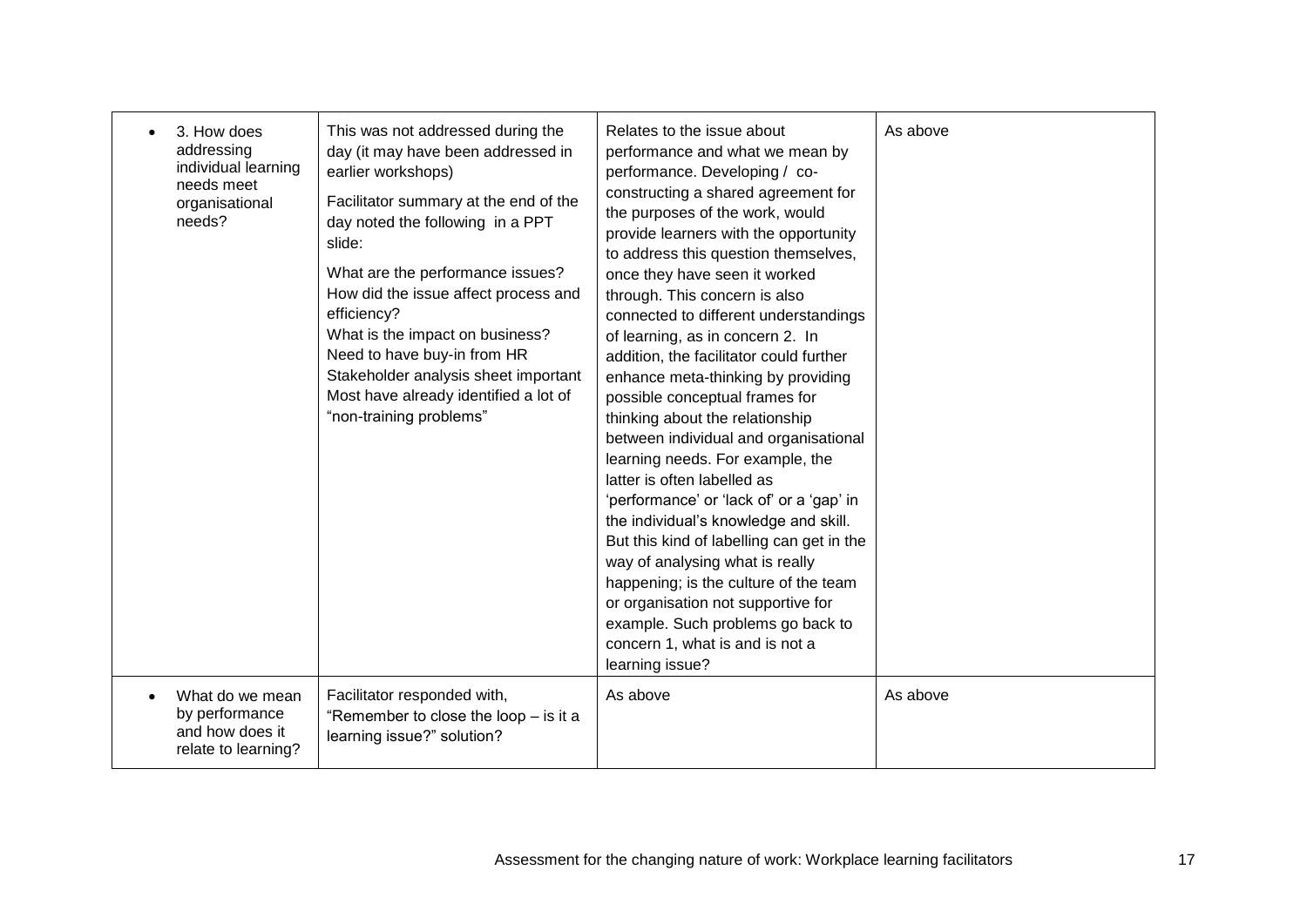The work the learners are doing is authentic, offering great opportunity for integration of ideas, approaches, strategies, making judgements (see Boud & Soler, 2016) about the most appropriate way forward in the setting they are working with. These are all aspects of **sustainable assessment**.

The challenge in making the most of the opportunities offered in a programme where learners do the work as they learn is both a design and facilitation challenge. The purpose of the day was to share presentations and provide feedback. However the time required for hearing the presentations allowed for limited discussion and co-construction of feedback. The design challenge is one of balancing limited face-to-face time with the rich sources of learning presented through the sharing of experiences and thinking of peers. Inevitably participants would be comparing their approach with what they heard from their peers. What we do not know is what the basis of such comparisons was, except in instances where we analyse the questions and feedback given to individual presenters. Sharing offers a vast array of different kinds of context in which designers need to identify issues and design learning interventions. Such rich sources of learning are traditionally dealt with through a sharing process; however this pedagogical strategy takes a great deal of time. Alternatives include providing IT platforms for sharing, facilitators and coaches knowing the learner's progress and issues before the face-to-face sharing session, and facilitators and designers developing a shared understanding of the theoretical and practical issues of the learners' experience. This frees up time to address the concerns raised through using strategies that support assessment *for* learning and sustainable assessment as suggested in Table 2.

Learners' past educational experiences lead them to expect feedback from the teacher, as expressed in a learner's comment almost under her breath of, "No comments, huh." To take up opportunities not just for assessment *for* learning but also sustainable assessment, requires deliberate designing into the curriculum of scaffolding for learners in making judgements through co-producing (Boud & Soler, 2016) frameworks and standards against which judgements can be made. Table 2 provides some suggestions for how this might be done. This approach is further expanded on under section 2.3.

#### **2.3 Assessment of learning**

.

Of the three major summative assessment tasks and assessment *of* learning, (the report, the learning journal and the one-to-one interview) the report was the most valued.

Learners valued the report as it not only captured the process, requiring enterprise sign-off at each stage (as a means of endorsement from the enterprise before proceeding to the next stage), but also the process of completing the various sections "*makes us reflect on what we are doing",* and to*, "crystalise your ideas, clarify what you're, gives you proper procedures I'd*  say on how to approach the client" (Harriet, learner). This comment suggests that Harriet is using this learning to judge her progress – an aspect of sustainable assessment.

*Enterprise report is really, really comprehensive and it captures so much information... Really, really taking a lot of time, so if you can actually fill in all these sections in different part of the report then those are the actual evidences and while we are filling out the enterprise report, the report actually forces us to go through the structured learning process. Make us think, makes us reflect on what we are doing so this is in a way is good for us but then it's quite a lot of work to do it but then it's something that*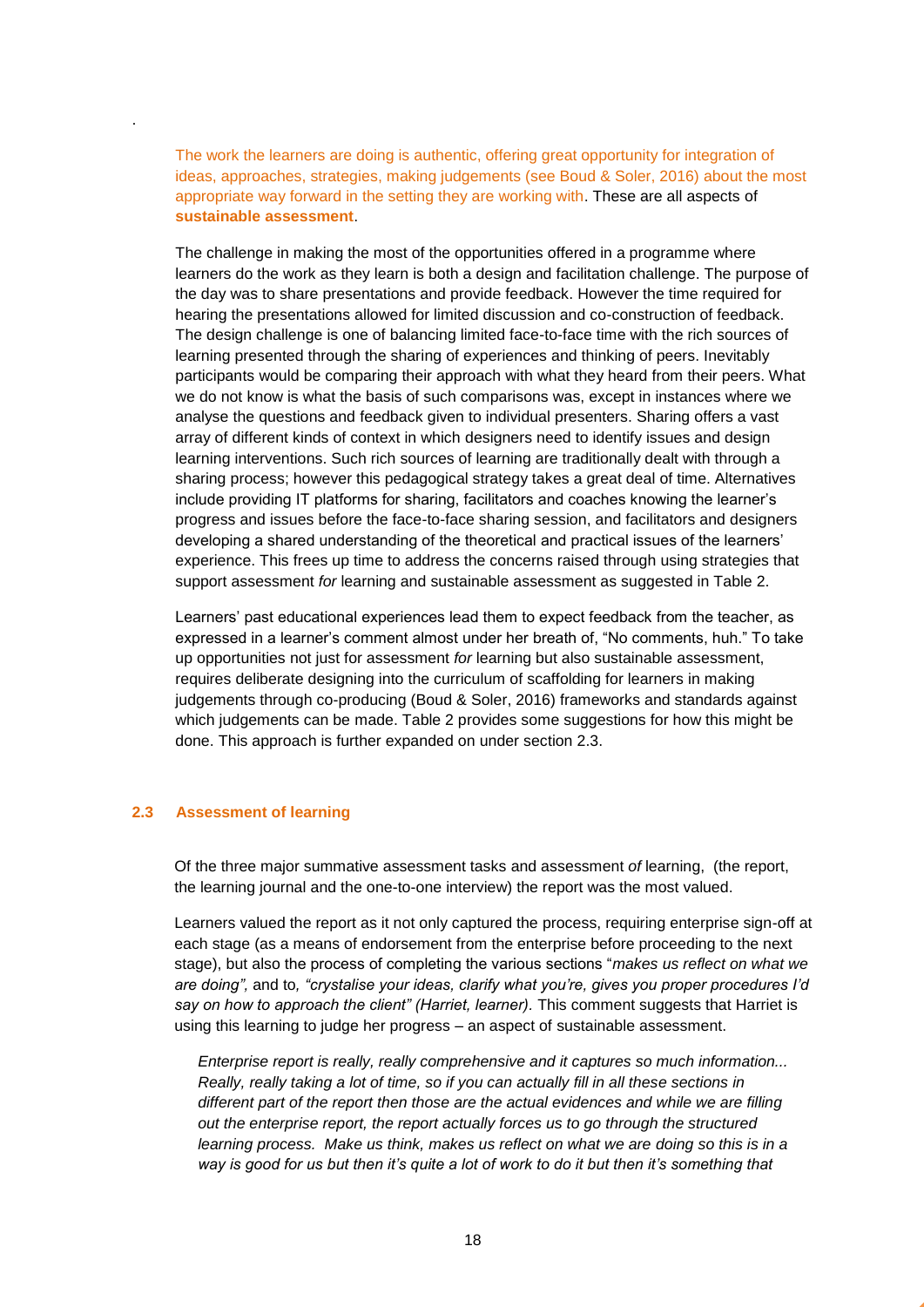*will make us keep on track and make us reflect on what we are doing and see how we are doing and things like that. (Harriet, learner)*

Strong scaffolding was provided to assist learners focus on what the report was expected to look like with an example being given. The report is important in making visible what the learners have achieved; it is a powerful source of feedback (both formal and informal) at each of the stages of completion. The report was used by coaches to give feedback to WLF at every stage. This is a strong feature of assessment for learning designed into the programme.

The learning journal however was perceived by learners as having limited value with many completing it just before it was due to be handed in. When learning journals are used as an artefact for summative assessment, they are often perceived by learners in this way. Clever design of the use of this potentially valuable source is to design an assessment activity that strongly relates to the learning outcomes of the programme where learners are required to use the evidence they capture in a journal to undertake the assessment task. The journal becomes a source of evidence that the learners use to contribute to the completion of an assessment task, not as an assessment artefact in and of itself.

#### **2.4 Constructive alignment**

Alignment or "constructive alignment" (Biggs, 2003) tells us that the curriculum, its outcomes, the learning activities (teaching methods) and assessment activities all need be aligned to each other. There needs to be consistency in each of the different aspects of the curriculum, including in the enacted curriculum (curriculum as it is taught). Thus, when considering assessment, curriculum designers and facilitators need to ensure all forms of assessment, formative (assessment for learning), summative (assessment of learning) and sustainable (inclusive of assessment as learning), align with the learning outcomes/competencies and the learning activities.

The following quote indicates that learners value this alignment and note if they perceive it is not there.

*They did give us some training but at this point in time I don't really see the link between that training and what we're striving for. (Harriet, learner)*

It should be noted that this comment was made part way through the programme and Harriet may think differently by the end of the programme. Periods of confusion or not understanding the linkages between aspects of a programme and/or concepts is to be expected. The issue for feedback is to understand the nature of this confusion. This first run of this programme is a means for beginning to gather typical areas of concern and confusion for learners in order to find ways of addressing them within the programme. See the IT Network Engineers Case for an example of how this was done.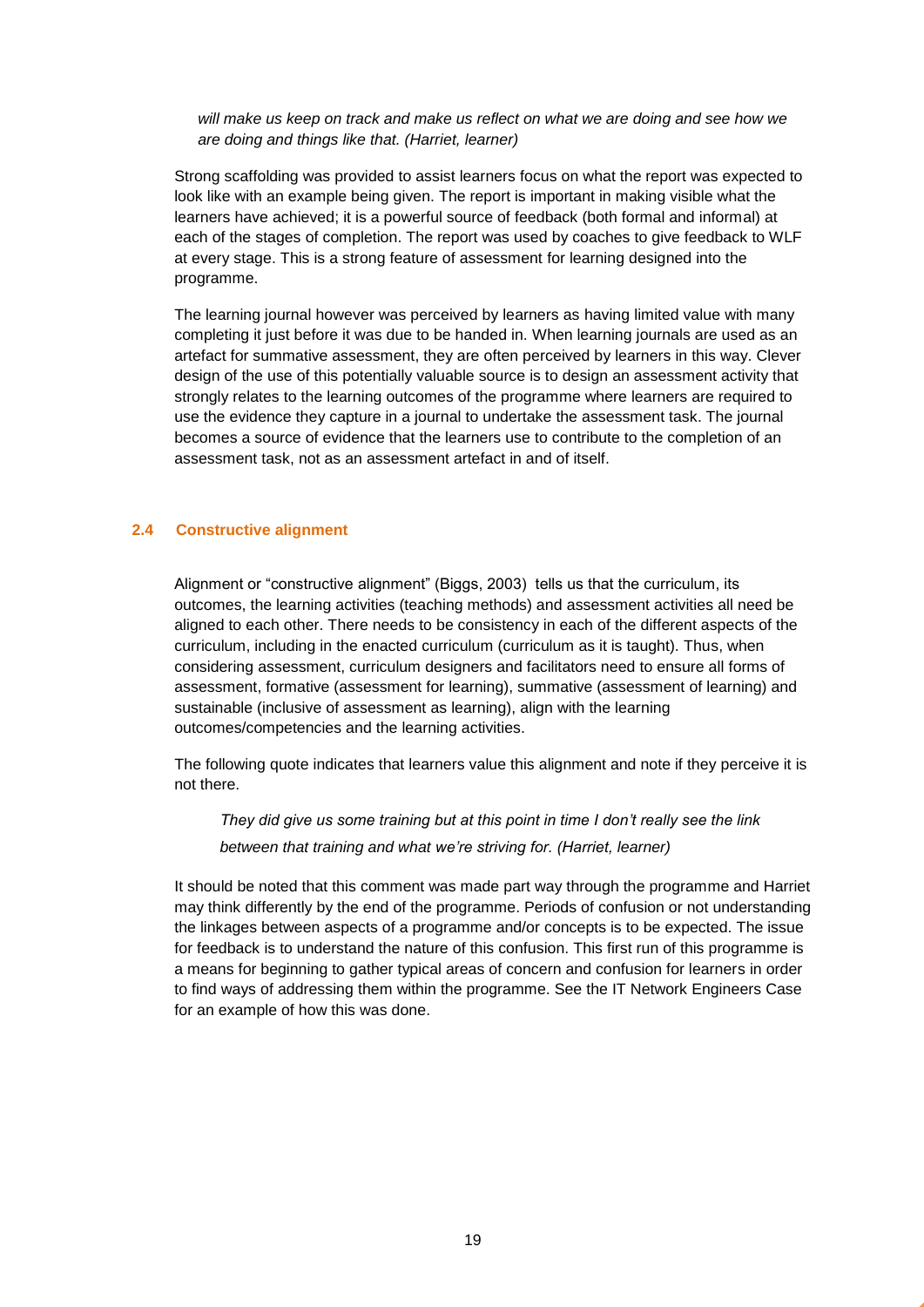Curriculum documentation for this programme states that assessment is for "*development*" and for "*becoming [a] practitioner*" (curriculum document). This is indicative of design that has the future and the learner clearly in mind; it is something to strive for in good curriculum design. The problem is that the focus on competences to be assessed is about the 'doing' diagnosing, co-creating, implementing and evaluating a workplace learning intervention *-* and not so much about the "becoming practitioner", or indeed about development as it relates to "becoming". This indicates some misalignment between the intent of the programme and the design of learning and assessment, as indicated in Harriet's quote.

Understanding the struggles of becoming a WLF provides a strong source of material to use in designing curriculum and ensuring alignment between the intent of assessment for development and for 'becoming'. Our report on the programme for IT Network

#### **Constructive Alignment**

"'Constructive alignment' starts with the notion that the learner constructs his or her own learning through relevant learning activities. The teacher's job is to create a learning environment that supports the learning activities appropriate to achieving the desired learning outcomes. The key is that all components in the teaching system - the curriculum and its intended outcomes, the teaching methods used, the assessment tasks - are aligned to each other. All are tuned to learning activities addressed in the desired learning outcomes. The learner finds it difficult to escape without learning appropriately" (Biggs, 2003).

Engineers is an example, where the curriculum designers' knowledge of the sector and its issues enabled them to design a decision tree to assist the engineers in identifying network problems. The decision tree, (a kind of heuristic) enabled the engineers to develop a way of thinking that is intrinsic to their work. Similarly in this case there is opportunity to develop ways of thinking like a WLF through addressing the struggles and issues that they face in doing the work of a WLF and in learning to become one.

An important aspect of such struggles and issues is captured in the discussion in section 2.1. As part of clever design curriculum, designers in this programme introduced learners to different perspectives and understandings of learning through using very different ways of understanding work and learning. Specifically learners were introduced to HRD practices and social constructivist and to some extent socio-cultural understandings of learning not so much through theoretical understandings but through the practices that are pertinent to these different perspectives. This is important as WLFs will encounter this in their day-to-day experiences as they undertake the work of a WLF. So thinking like a WLF requires the WLFs to be able to identify the different perspectives in enterprise documentation, and in how different stakeholders in the organisation describe their issues and agendas. Not only do WLFs need to be able to recognise the different perspectives and theoretical constructs behind these perspectives, they need to be aware of their own assumptions, beliefs and theoretical perspectives. The ability to take a 'helicopter view' of what they are seeing and hearing and consciously relate it to their own beliefs also provides them with strong frameworks to make sound judgements of what worked, and why at a deep level.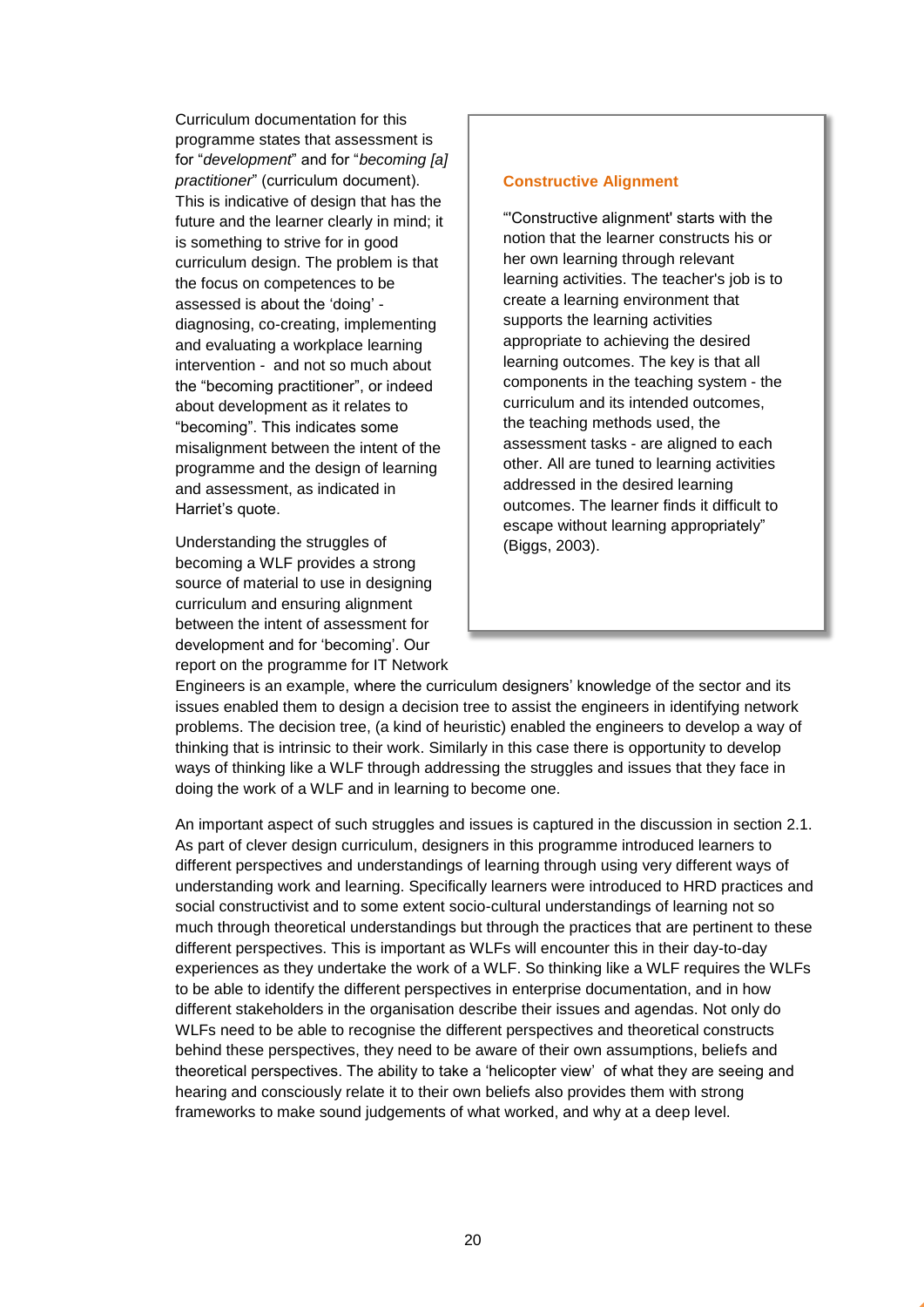For example one learner pondered on alternatives to the approach of putting in place standard operating procedures (SOPs); "*other models – what are they? The bureaucratic model, where are the boundaries between need and not need? (Wei Wei, learner)*

Different designers and facilitators in the programme have different understandings and theoretical stances: for example during the presentations made by participants, one of the programme designers posed the question, "*SOPs may not be what they need. What is it they really need?"* (programme designer). The facilitator then asked, "*Is the company getting listed (ISO) as this is an external driver. Needs good management documentation... Need SOPs as this the start of the process of differentiation…"* To see these different perspectives side by side is a potentially strong learning opportunity of assessment for learning and contributing to capabilities for undertaking sustainable assessment. By asking each of the above programme leaders to explain their different perspectives and asking learners to analyse the perspectives in relation to the enterprise issue being discussed at the time contributes to greater clarity about the different perspectives, the language used within them and the implications of the different perspectives. In the process a framework for making such judgements is being developed. For example awareness of the different language of different perspectives, what the ideas are behind that language and the implications of each perspective are three aspects of a potential framework or heuristic of thinking like a WLF and thus to 'becoming'.

Approaches such as this achieve alignment between the intent of the programme and the learning and assessment processes and tasks. Such approaches also develop capabilities for sustainable assessment where the components of a framework for making judgements about the work are further expanded and applied across a range of cases. All of this is possible within the programme as there is great variety in the enterprises that the learners are working with.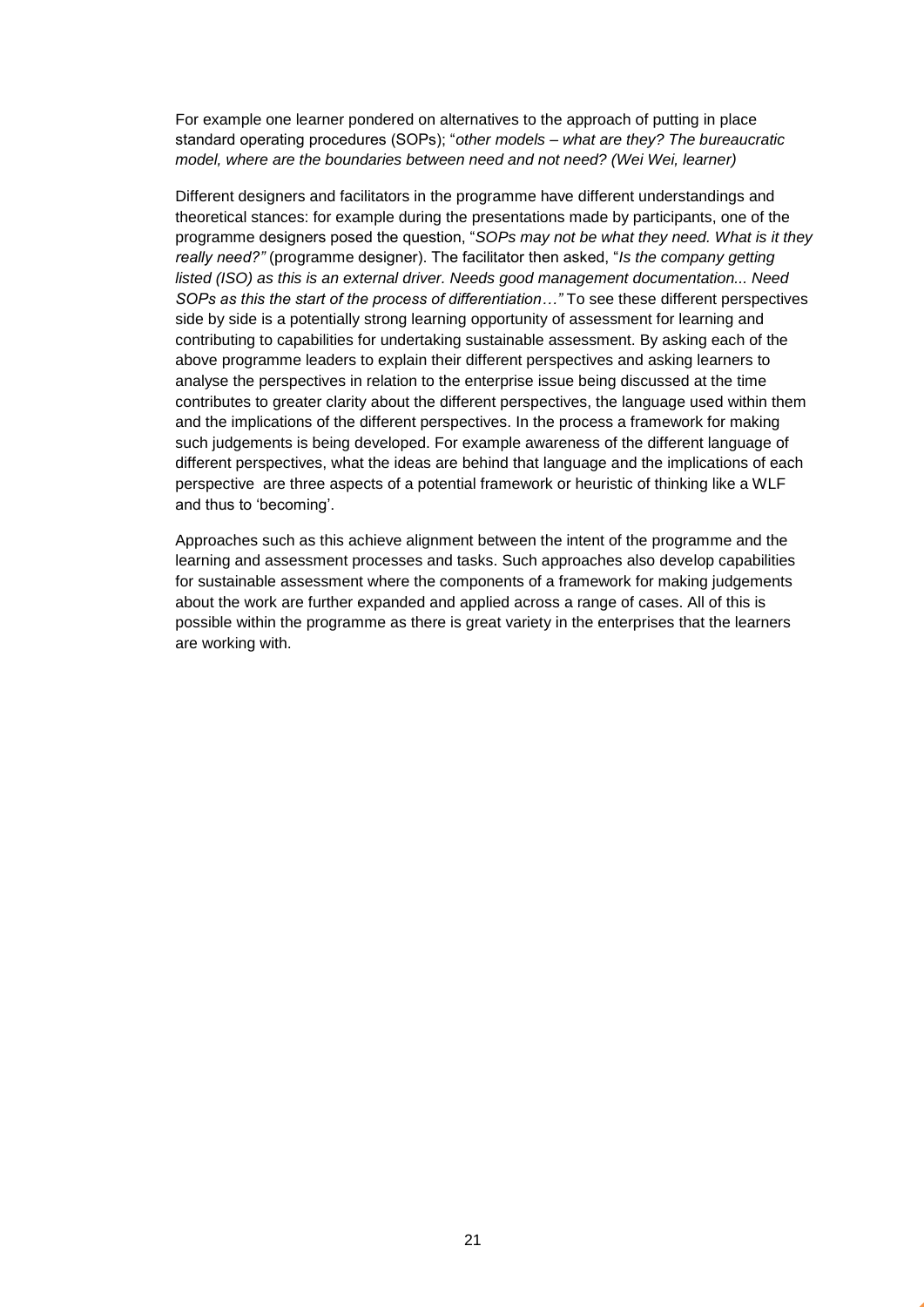### <span id="page-21-0"></span>3. Dilemmas and Tensions

The dilemmas touched on in the report so far are:

- 1. Alignment
	- a) Difference between intent of assessment and the competences actually assessed
	- b) Assessment of what WLFs 'do' but an intended focus on 'becoming'
- 2. Making assessment judgements a) Consistent interpretation of competences between the three assessors
- 3. Uncertainties experienced by learners about what was expected that could be addressed through building sustainable assessment into the programme.

#### **3.1 Alignment**

The difference between the intent of assessment and the competences assessed is explored in section 2.1. This section will focus on, assessment of what WLFs 'do' but an intended focus on 'becoming'. The designers have taken a broad perspective of competence in listing the competencies as, identifies the learning problem that is aligned to a business need; cocreate workplace learning intervention with key stakeholders; facilitate the piloting of the intervention, monitor progress, and trouble-shoot as required; evaluate the impact of the workplace learning intervention and make recommendations on sustainability and feasibility. This is the focus of the summative assessment. The problem here is that this focus on the 'doing' does not capture the 'becoming' also highlighted in the curriculum documentation. However the 'becoming' is in part captured in an aspect of the graduate profile, "*Continuously reflect on personal and professional capabilities in workplace learning facilitation to identify growth areas for self*" (Curriculum document). Becoming a WLF practitioner is also captured, in part, in the qualities listed in the curriculum documentation: "openness & curiosity, adaptability and flexibility, change management, and professionalism." Considerable care and thought has been taken in putting these aspects together. The question is, is it reasonable and possible to capture competencies or learning outcomes that will be assessed?

If the focus of the course is in developing its graduates to become practitioners who are able to adapt to changing situations and futures, then, yes it is important to capture the essence of what is means to be and constantly "*becoming* a practitioner" as roles change, evolve and make different demands depending on changing settings and circumstances. To do this effectively requires clarity about what it means to be "becoming" a WLF, which may be wider than the aspects and qualities already captured in the curriculum documentation as part of the graduate profile and desired qualities.

In addition a focus on 'becoming' lends itself to building in strong elements of sustainable assessment enabling graduates to make informed judgements about the work they are doing.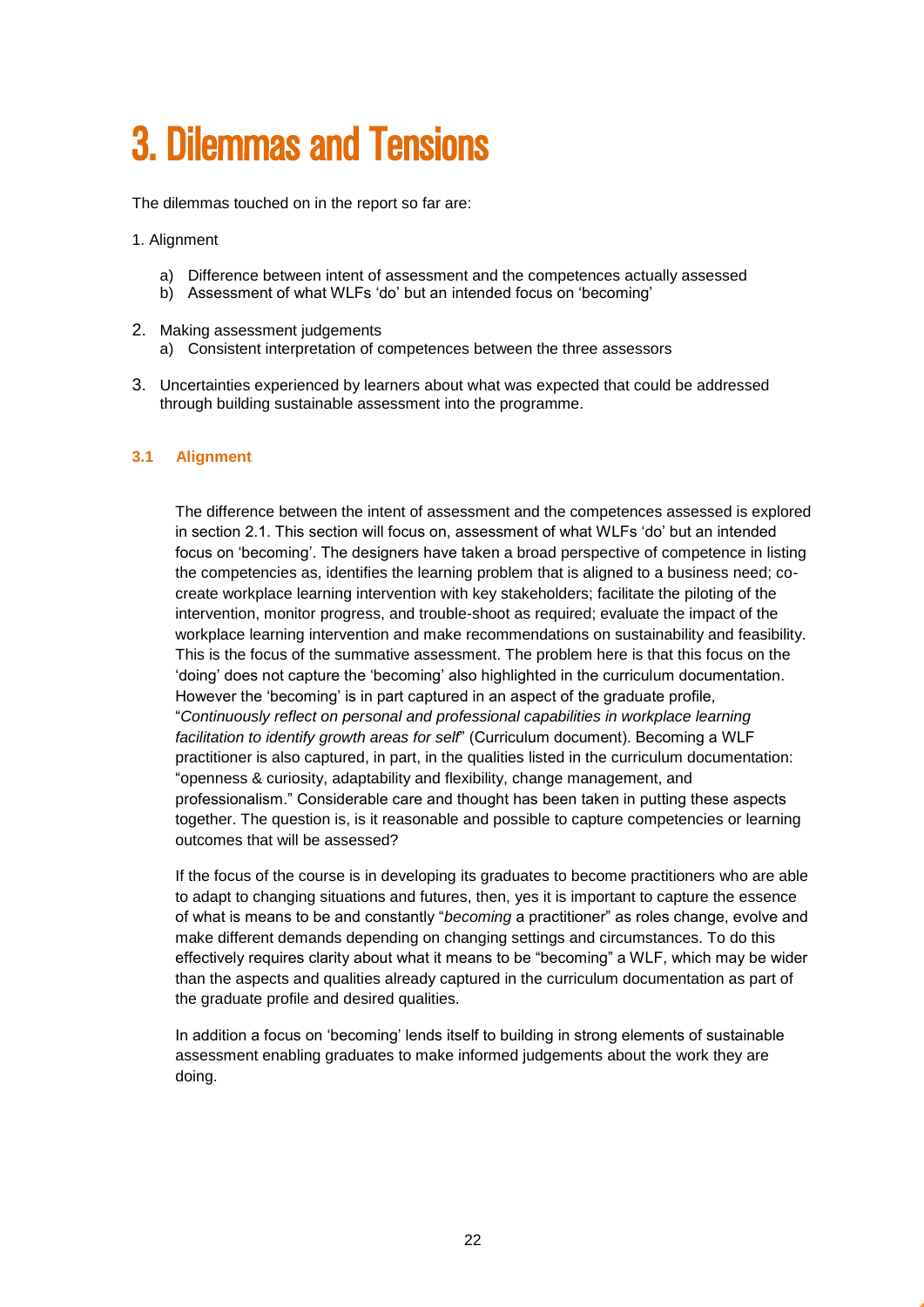#### **3.2 Making assessment judgements**

Making assessment judgements in this programme was demanding for the assessors for a number of reasons. One was that the different assessors had different understandings in their interpretation of competences and another reason relates to the separation of roles in the programme.

Different interpretations of aspects of the competencies such as innovation, creativity caused confusion for some.

*Innovation or creativity or something like this, it can also be very subjective, yeah. Some people may think creating something very different from the existing one is innovative or creative. Some people may think making slight change to the existing one is also creative enough or innovative enough. So this kind of thing can be quite difficult to prove or it also depends on the assessor, the person who is assessing us may think differently." (Learner)*

This uncertainty highlights a common issue in assessment; namely, learners often do not find the assessment criteria to be transparent. In many courses learners have no part in the development or use of the assessment criteria, so are unfamiliar with what they might actually mean. In applying principles of sustainable assessment, learners are exposed to the criteria and can provide important feedback into how they are interpreting the criteria. This may result in a need to rewrite criteria. One method of developing greater transparency of criteria is to have learners use the criteria to make judgements about a) their own and b) their peers' work. This process can result in learners' developing greater clarity about what is expected.

#### **3.3 Sustainable assessment**

This innovative programme offers a different experience to what is commonly provided in most training programmes. Learners felt their uncertainty was compounded by confusion about what 'evidence' they had to produce, as illustrated by the following extract from a focus group of learners:

*Learner 1:To me it wasn't very clear as in what kind of evidence are needed because sitting there . . . and also don't know how much detail is expected in that box, in the box. . . . (I was) getting a bit worried I said oh dear I didn't take photographs, oh dear I didn't do video recording.*

*Learner 2: So I think in the end the artefacts came in the form of a lot of documents, maybe emails etcetera which there is some form of evidence..."*

*Learner 1: Yeah so I was like oh dear the emails are all over the place. I've been worried for nine months.*

*Learner 2: I think that yeah it wasn't clear, it wasn't that clear. It wasn't that clear and my understanding of artefacts could be different from yours.*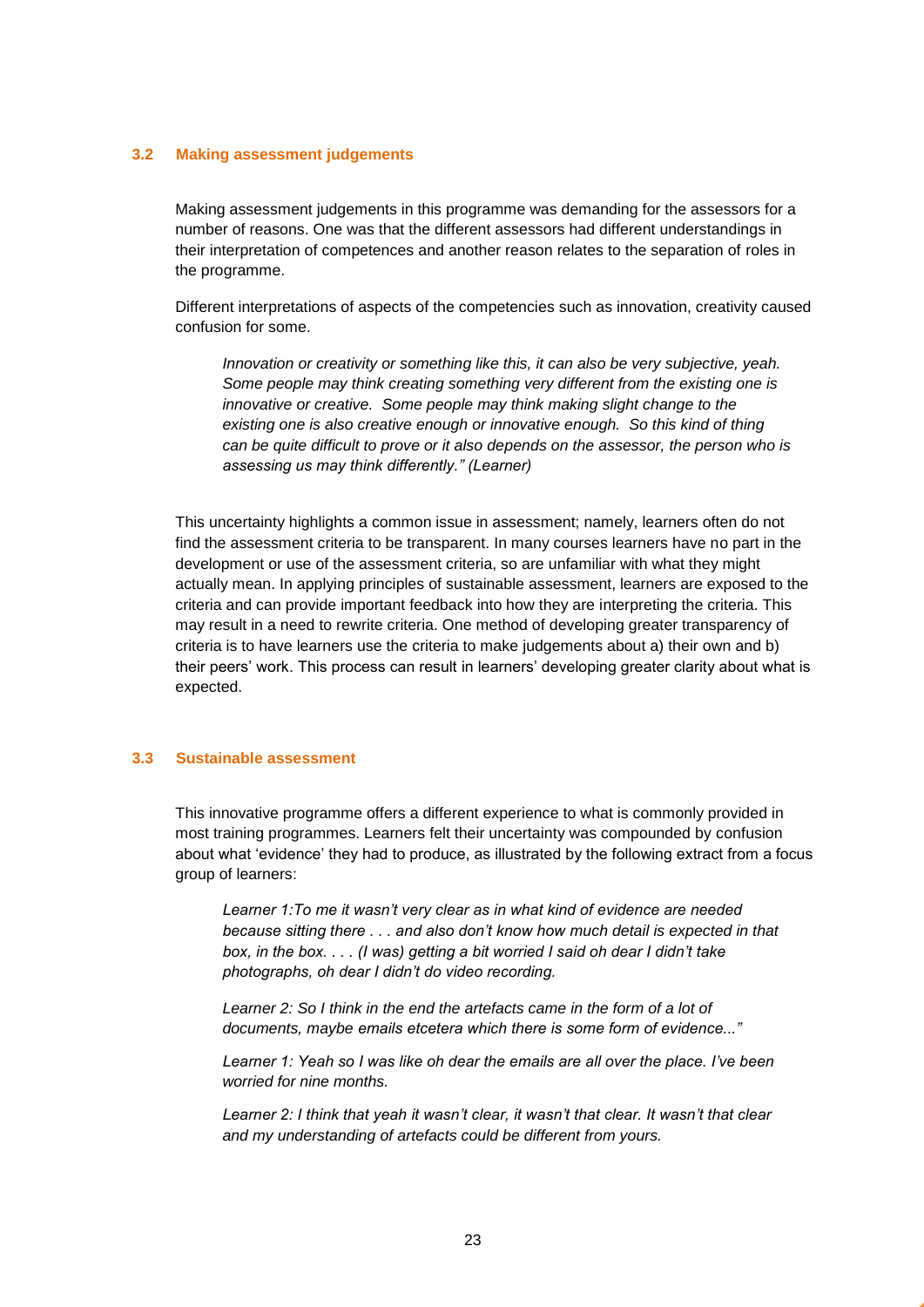The programme designers sought to make assessment for development and that assessment judgements were made from a wide range of sources. They also expected learners to take ownership in providing the evidence and to demonstrate progress.

*. . . we throw the ball back in the court of the facilitators [WLFs], we tell them from the beginning that the approach we are taking is that you show us how you have demonstrated those things, so we have certain things in place that you are going to do, the enterprise report, you are going to do the learning journal but those are really just platforms for you to be able to able to show us how you have demonstrated those areas, so yeah we are not so hung up on you must show me this at this particular juncture . . . so I think we set up in a way that affords enough flexibility and hopefully also gives a bit more ownership that they feel that you know, that it's for them to say why I should be certified. Yeah and then you know, yeah we come in more to support, to validate that." (Qing Yuan, designer and assessor)*

Different kinds of learning experience such as offered in this programme require different learning strategies and expectations on the part of the learners. Taking 'more ownership' such that it is for "them to say why I should be certified" requires making informed judgements. These are capabilities requiring strong meta-cognitive, learning to learn abilities, and the making of conscious comparisons that need to be designed into the course, that is deliberately designing in sustainable assessment would be an important strategy for addressing such uncertainties.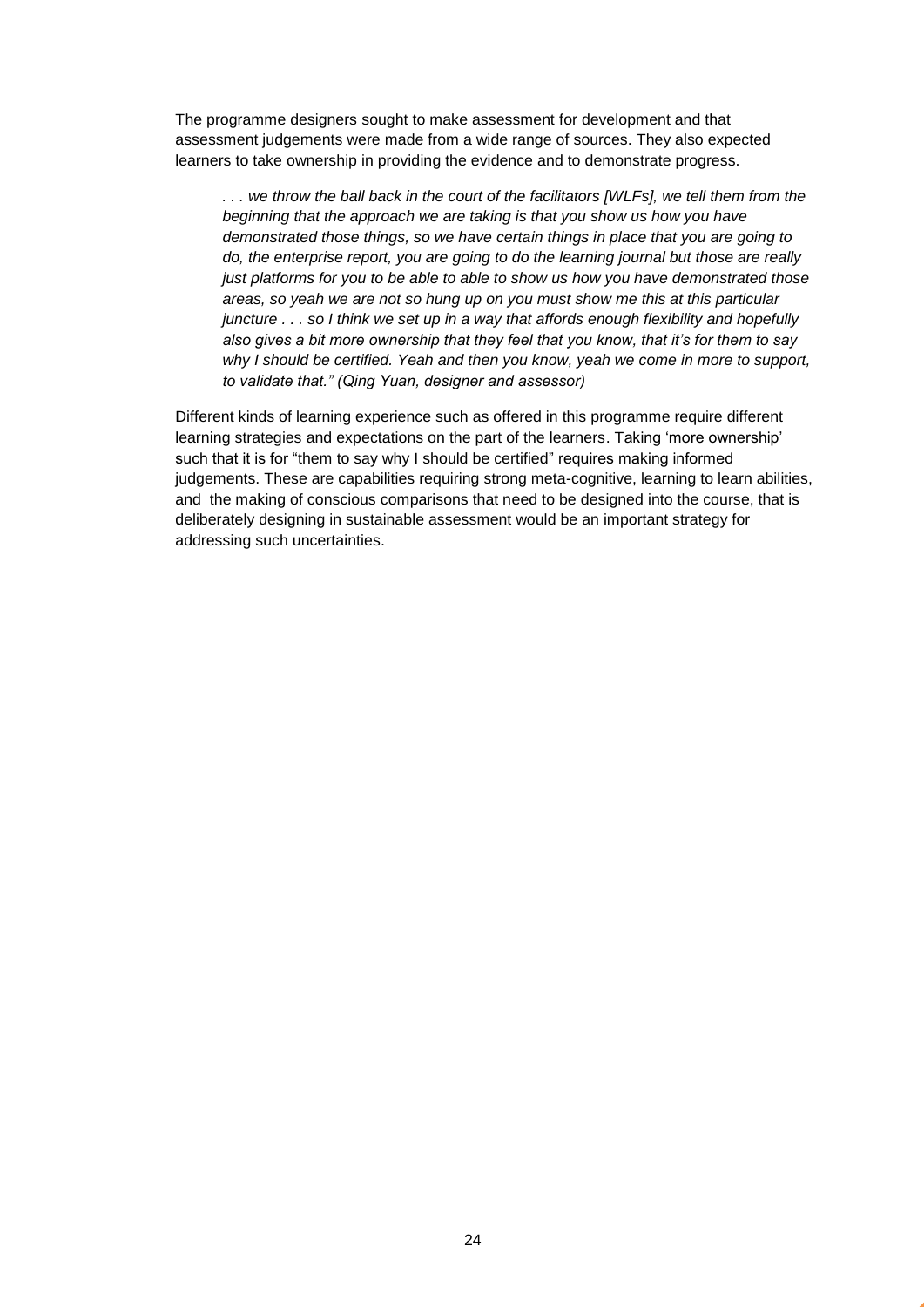### <span id="page-24-0"></span>4. Possibilities

- a) Develop greater clarity in what it means to be and to become a WLF and capture this in learning outcomes
- b) It may be easier to move to leaning outcomes or capabilities as opposed to competencies and behaviours to capture the complexity of the learning to be assessed
- c) Build in sustainable assessment as suggested, where learners increasingly take on responsibility for assessment and they indeed have to justify why they should be certified.
- d) Take up the already existing rich opportunities of assessment *for* learning
- e) Bring assessors together to reach agreement on how to interpret the assessment criteria